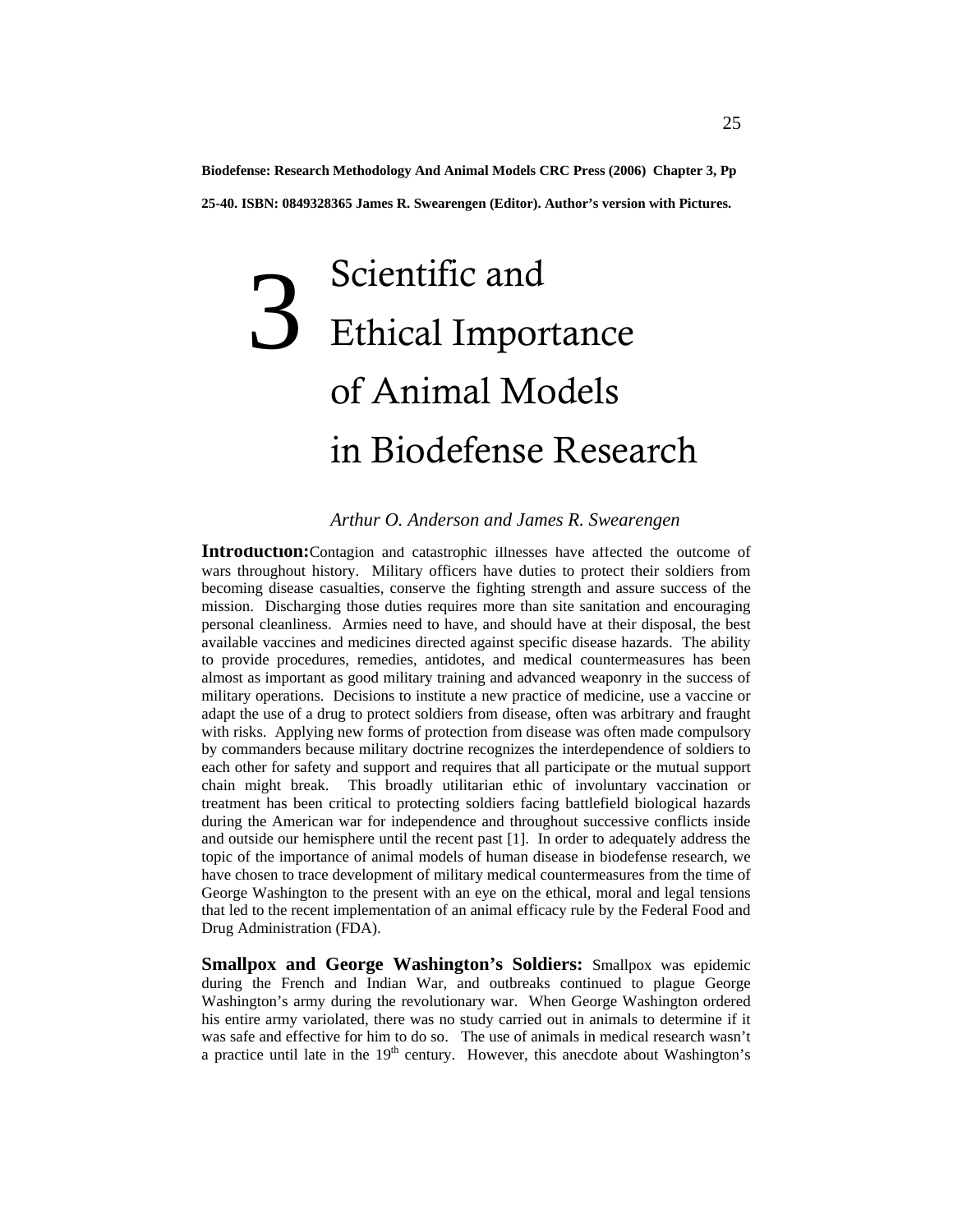lucky decision is significant for showing that commanders of armies, with limited available information, need to be able to have the discretionary authority to make health and safety decisions on behalf of soldiers in wartime.



Variolation had become accepted among European aristocrats who believed a "mild case" of smallpox would grant immunity. The method used was not vaccination as we know it today. It involved inoculating a person with smallpox scabs obtained from someone who had survived the disease. Many recipients suffered only mild illness, but there was a risk that it might cause serious illness or death in some. George Washington ordered all his soldiers variolated without knowing with certainty that they would be protected. His order rendered the men simultaneously the subjects of "research" and recipients of benefit, if they survived their deliberately induced disease outbreak. Variolation caused several deaths among his soldiers and members of the surrounding community, and Washington's decision to make it involuntary among his troops became very controversial, especially among the anti-vaccination society in England (see cartoon above). However, his choice protected his troops from smallpox and this was critical to America securing independence from England. In this case the end did justify the means. Indeed, the importance of smallpox and its mitigation to outcome of the revolutionary war figures prominently in Hugh Thursfield's, "Smallpox in the American War of Independence" and Elizabeth Fenn's, "Pox Americana" [2, 3]. The negative outcomes of variolation and the need to provide continuous and sustainable progress in providing the means to protect the health and safety of soldiers in any future battlefield in all likelihood led Congress to create the Army Medical Department in the spring of 1818.

Yellow fever and the Spanish American War: The story about the discoverers of mosquito transmission of yellow fever is important to describe because it is a milestone leading up to the need for using animals to prove efficacy of medical countermeasures against serious biological hazards  $[4 - 6]$ . The story involves numerous connections with William Welch and William Osler, two of the first four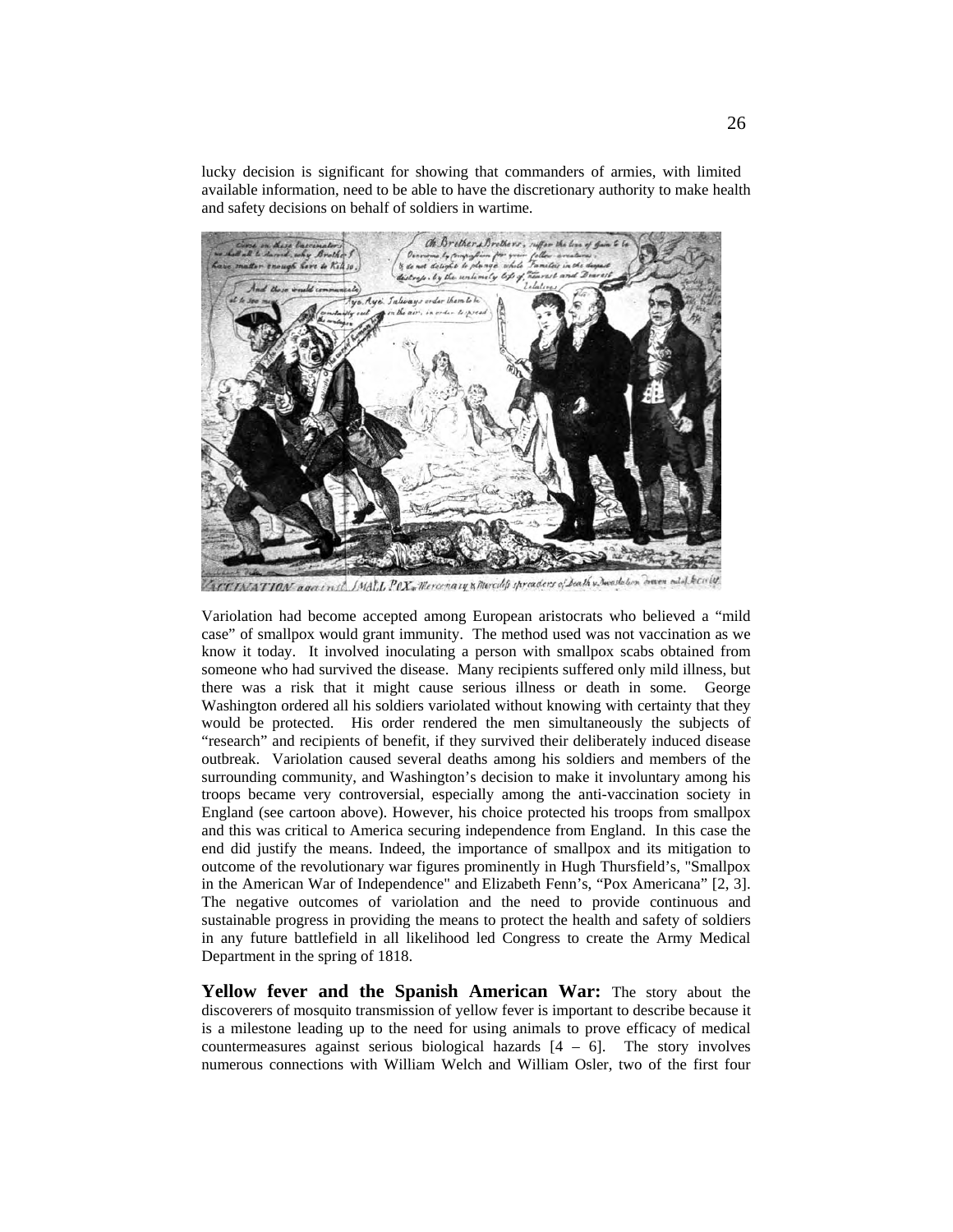physician professors of the new Johns Hopkins Hospital, who would become important advocates for medical ethics and use of animals in research.

Yellow fever epidemics frequently broke out in the Caribbean and southern United States, and it especially plagued American soldiers during the Spanish American War. Outbreaks were so prevalent that President Roosevelt asked Army Surgeon General George M. Sternberg to create a commission to study yellow fever in Cuba. He selected Walter Reed and James Carroll as first and second officers in command of the Yellow Fever Commission. Reed and Carroll were highly regarded by Drs. Osler and Welch at Johns Hopkins, who also recommended that Jesse Lazear, the Hopkins clinical laboratory officer, be added to the Commission. Sternberg, Reed and Carroll received research training in William Welch's laboratory at the Johns Hopkins Hospital. Sternberg was the first bacteriologist trained in William Welch's laboratory in the late 1880s before being appointed Army Surgeon General.



Reed, standing second from right, Volunteers, and others at Camp Lazear, 1901

Major Reed's research into the cause and transmission of yellow fever in Cuba did not involve experiments in animals primarily because there was confusion about what kind of agent actually was the cause of the disease. Some felt the disease spread through the air in fomites from the bedding of previously ill patients. Others, Sternberg, Reed and Carroll included, thought the disease was caused by a new form of bacterium that needed to be discovered. Several of the members of the commission, especially Aristides Agramonte and Jesse W. Lazear, had other reasons to include still unknown causes for the disease. Agramonte proved that patients suffering from yellow fever were not infected with a bacterium widely believed to be the cause. Lazear, who had been a student of malaria and knew about mosquito transmission, allowed himself to be bitten by a mosquito that had been feeding on a patient suffering from yellow fever. Lazear died from the illness resulting from this mosquito bite, thus fixing mosquito transmission of yellow fever as the leading hypothesis [6]. Human volunteers were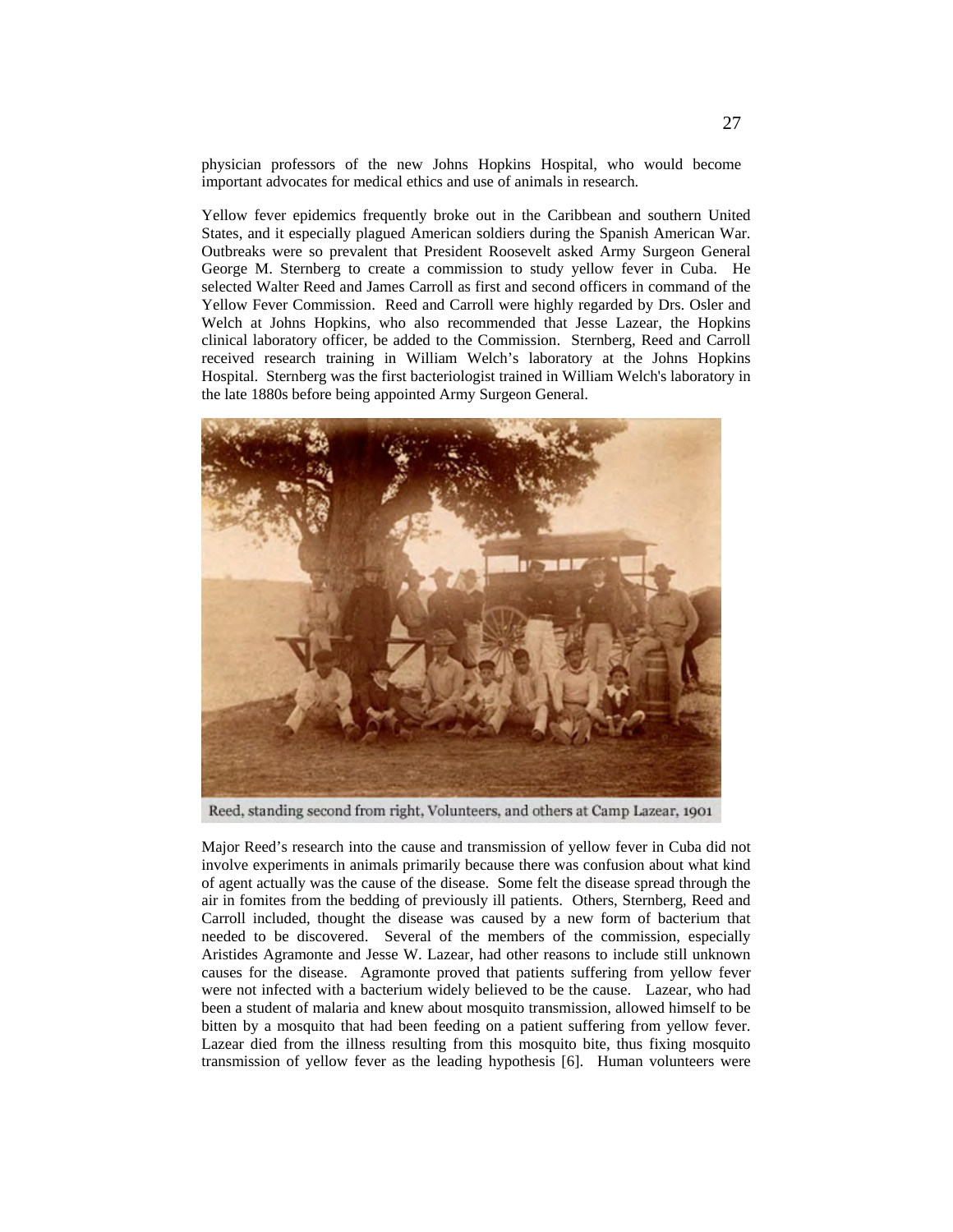recruited from among Major Reed's military detachment and Cuban civilians also came forward and volunteered. Walter Reed's use of volunteer contracts that spelled out the full extent of risk and possible benefits of participation in this research is regarded as an ethics milestone by introducing to medicine the concept of voluntary consent. The research risks they accepted enabled the discovery that yellow fever was transmitted by mosquitoes. This knowledge contributed immeasurably to public health because the spread of the disease could be prevented by mosquito control  $[4 - 6]$ .

Experimental use of animals was becoming popular in the laboratories of William Osler, William Welch and other physician scientists of the Johns Hopkins Hospital. Their approach would revolutionize medicine by demonstrating that experimental evidence could be obtained to support the scientific practice of medicine. Rather than being immediately recognized by the public as a good development, Walter Reed's experiments in humans and experimental use of animals for medical research attracted criticism by antivivisectionists who had become very influential in England and the U.S. during the early 1900's [4, 5].



In 1907, William Osler was invited to address the Congress of American Physicians and Surgeons about the evolution of the idea of experiment in medicine. Osler was a strong proponent of academic medicine and a well-respected medical philosopher. He had been busy testifying during the past several years in legislative forums in the U.S. and abroad about the value of research, because this was under attack by antivivisectionists [4]. This is what he said about the need for animal experimentation and also about the voluntary nature of the participation of soldiers in Walter Reed's yellow fever experiments:

> *"The limits of justifiable experimentation upon our fellow creatures are well and clearly defined. The final test of every new procedure, medical or surgical must be made on man, but never before it has been tried on animals…..*

> *For man absolute safety and full consent are the conditions which make such tests allowable. We have no right to use patients entrusted to our care for the purpose of experimentation unless direct benefit to the individual is likely to follow. Once this limit is transgressed the sacred cord which binds physician and patient snaps instantly" [4].*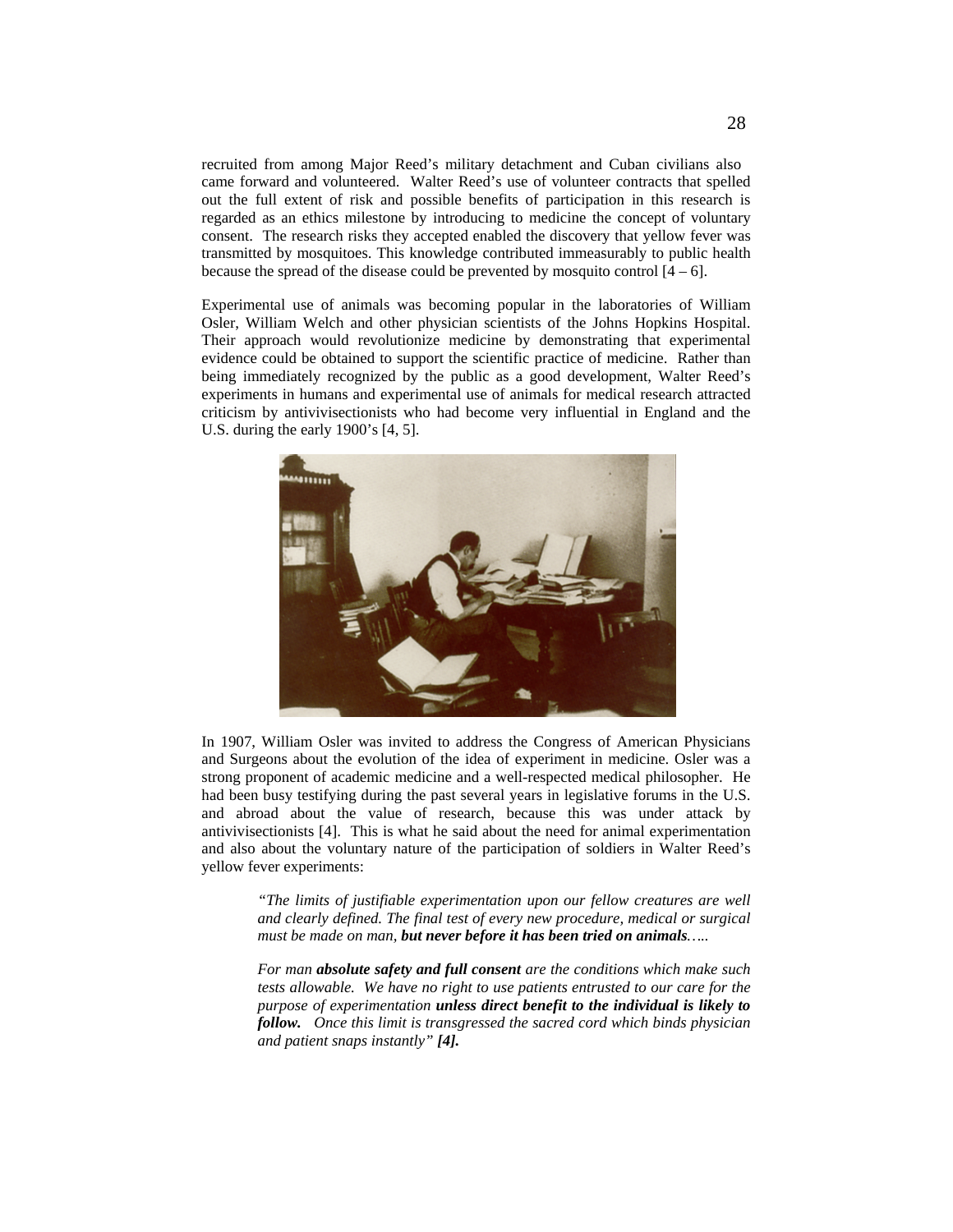When Osler testified before the U.S. Congress and British Parliament to defend medical research from being blocked by legislation triggered by the activities of antivivisectionists, his presentations often paired the medical fruits of research conducted with human volunteers with the benefits of testing drugs and vaccines in animals [5]. This may have assured that these paired concepts would endure. Thus, at the dawn of the  $20<sup>th</sup>$  century medicine had arrived at two truths that would help define what was required for research with humans to be regarded as ethical.

The first was the need for experiments in animals to assess the risk or validate the disease causality before involving human subjects in tests. The second was that participation of human subjects in tests of efficacy must be voluntary, and can take place only after human subjects are told the risks and benefits of participation in the research.

**World War II and the Threat of Biowarfare:** During the first third of the  $20<sup>th</sup>$  century, research with animals was becoming an important vehicle for scientific biomedical discovery across the globe. Animal experimentation would become even more important as World War II approached and the U.S. was not prepared to deal with a biological warfare threat. Facing the emergency of war in 1941, Secretary of War Henry L. Stimson asked the president of the National Academy of Sciences, Frank B. Jewett, to appoint a committee that would recommend a course of action "*because of the dangers that might confront this country from potential enemies employing what may be broadly described as biological warfare* [7].*"* This committee, chaired by Edwin B. Fred, reported to Secretary Stimson that, *"There is but one logical course to pursue, namely, to study the possibilities of such warfare from every angle, make every preparation for reducing its effectiveness, and thereby reduce the likelihood of its use*  [7]*."*



To accelerate a development of programs to respond to the biological warfare threat, the War Research Service (WRS) was established, under George W. Merck Jr. inside the civilian Federal Security Agency (FSA) to begin development of the US Biological Warfare program with offensive and defensive objectives. The first major objective of WRS was to develop defensive measures against possible biological weapons attack [8]. Under the guidance of Ira Baldwin the Army Chemical Warfare Service (CWS) commenced operation of large-scale research and development program, and the facility at Camp Detrick was the first of the laboratories and pilot plants to be constructed, starting in April 1943 [8, 9].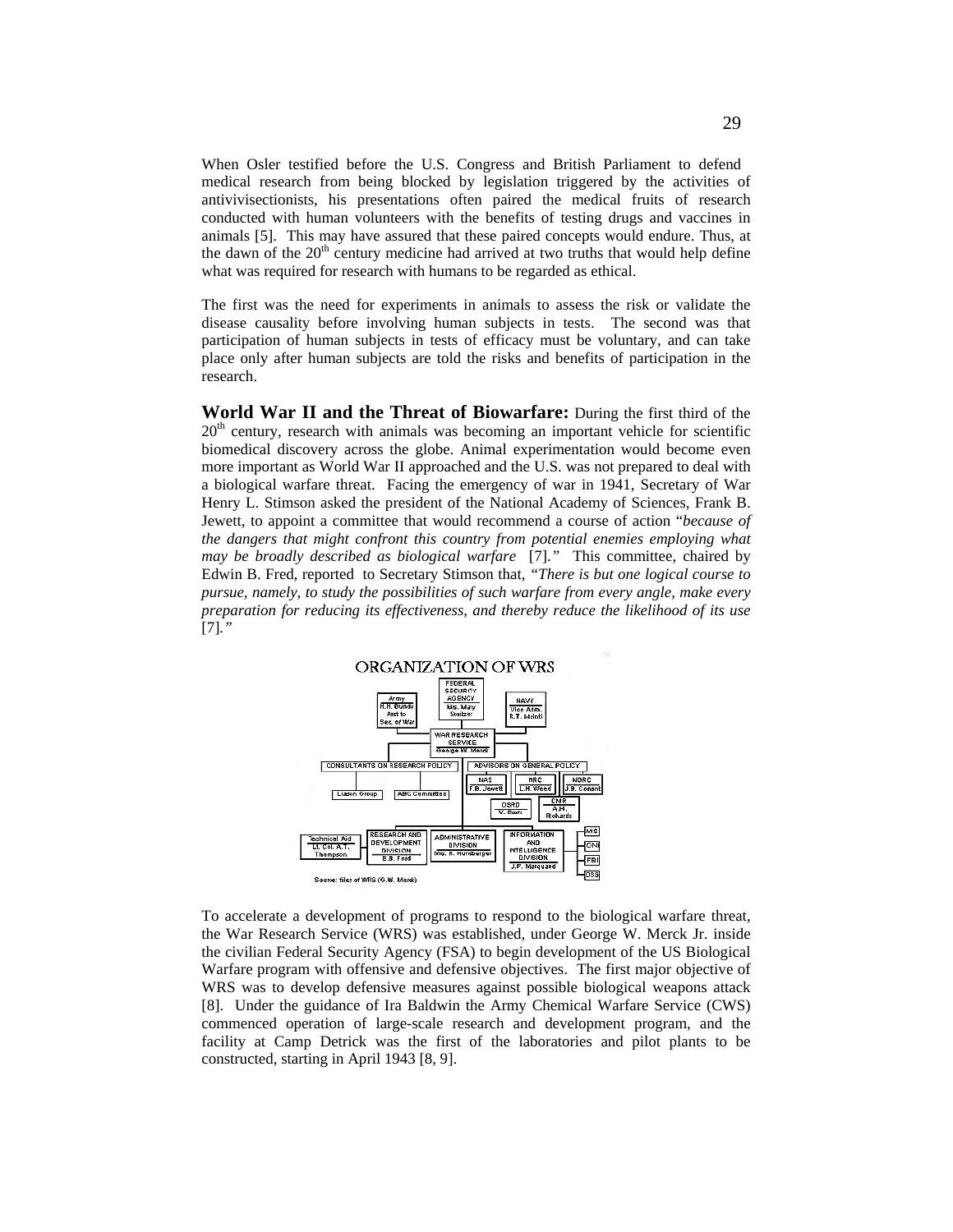Most of the serious infectious diseases regarded as biological warfare threats were natural diseases of agricultural animals that could also cause devastating illness in humans. Indeed, one may make the argument that all serious infectious diseases come about by interaction of humans with animals, even those diseases with limited hostrange specificity [10]. The risk that humans might die due to infection or intoxication by biological threat agents was so great that a major commitment to testing in animals was incorporated into program objectives and the design of the Camp Detrick laboratories. Animal models of disease figured prominently in validating what could be learned about human disease diagnostics and medical countermeasures. These serious risks also prompted a major commitment to developing safe working environments, occupational health practices and on-site medical care in a station hospital to reduce the risk of injury or death to workers [9].

Animals stood in for humans in most of the offensive and defensive biological warfare research conducted at Camp Detrick during the war. In addition, research in animals was directed by prominent civilian medical researchers at universities, companies, and research institutes who received FSA grants after review by the WRS Committee on Medical Research. A list of persons directing specific contract protocols included eminent scientists, future Nobel Prize winners, and corporate leaders who shaped modern biology, pharmaceuticals, and medicine [8–14].

 Any involvement of humans at Camp Detrick was limited to epidemiological studies of workers with occupational exposures seen in the dispensary or treated at the station hospital. One study involving human subjects was carried out so that data from animal models of aerosol exposure could accurately be extrapolated to humans. *Serratia marcescens* was used as a putatively non-pathogenic simulant in humans instead of the more hazardous pathogen that would be used for animal exposures [14]. Nonpathogenic simulants were used in model human aerosol exposures so that risks of harming human volunteers would be held at a minimum [11]. In contrast, the Nazi doctors who used holocaust victims and prisoners of war in research at concentration camps made no attempt to minimize risk because genocide was a major objective. The details of the immoral Nazi experiments became known to the world via the media and were further revealed at the War Crimes Tribunal held in Nuremberg at the end of WWII.

Dr. Andrew Ivy released to the American Medical Association (AMA) a draft of his list conditions required for research in healthy subjects to be regarded as ethical in December 1946, shortly before he left for Germany to participate in the Tribunal. He and Dr. Leo Alexander, the court's medical consultant, testified as to the ethical standards of medical practice and compiled for the Tribunal 10 conditions that must be met for research involving human subjects to be permissible [15]. This list of conditions, now referred to as The Nuremberg Code [16], included one describing the requirement for prior animal experimentation validating the possible risks and benefits of the research to be completed before humans would be involved.

In 1952, the Armed Forces Medical Policy Council (AFMPC) noted that tests at Fort Detrick with biological warfare simulants showed U.S. vulnerability to biological attack. Similar experiments with virulent disease agents in animal models attested to incapacitating and lethal effects of these agents when delivered as weapons [8, 15]. However, a long time had passed without any human testing and there was doubt among AFMPC members that extrapolation of animal data to humans was valid.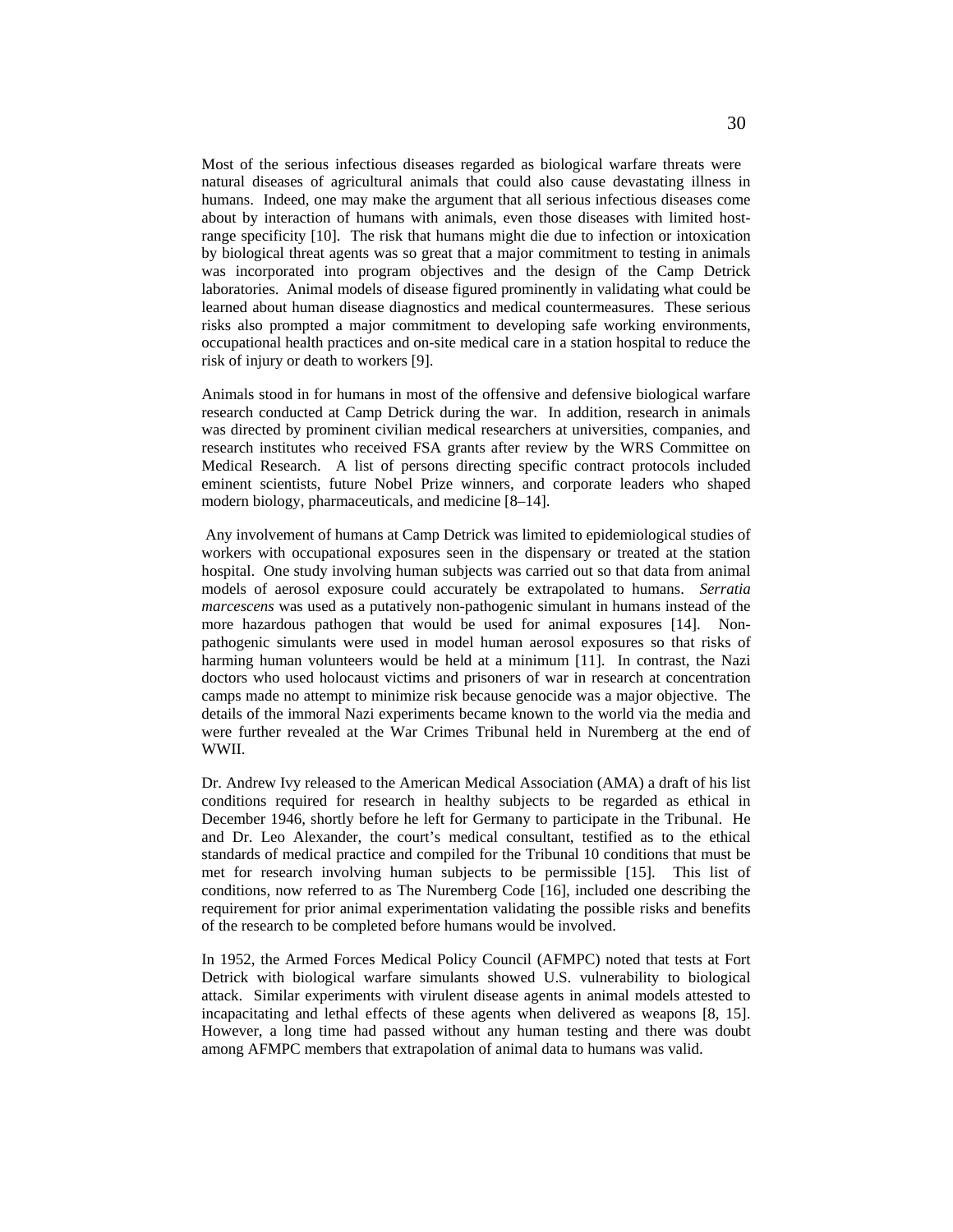Human vulnerability to actual biological agents delivered under realistic scenarios was not known and human studies were strongly encouraged to prove that continuation of the biological warfare program was justified, but military medical scientists assigned to Fort Detrick were reluctant to pursue human testing without thorough discussion of the ethical, moral and legal basis for such studies  $[17 - 19]$ . A memorandum dealing with human experimentation was issued to the military branches by Secretary of Defense Charles Wilson on 26 February 1953. Referred to as the Wilson memorandum, this memorandum adopted the 10 principles of the Nuremberg Code including the need for prior animal experimentation as official guidance promulgating ethical research involving human subjects [20].

| <b>AGVISOR</b>                                                                                                                                                   | 12002 254<br>Adrison                                                                                                                                           |
|------------------------------------------------------------------------------------------------------------------------------------------------------------------|----------------------------------------------------------------------------------------------------------------------------------------------------------------|
|                                                                                                                                                                  |                                                                                                                                                                |
|                                                                                                                                                                  |                                                                                                                                                                |
|                                                                                                                                                                  |                                                                                                                                                                |
|                                                                                                                                                                  |                                                                                                                                                                |
| . OS Muss<br>DEPARTMENT OF THE ARMY                                                                                                                              |                                                                                                                                                                |
| Office of the Chid of Statt                                                                                                                                      | SUBJECT: Use of Volumecars in Ansenrch                                                                                                                         |
| Weshington 25, D. C.                                                                                                                                             | (3) The duty and responsibility for ascertaining the sucility                                                                                                  |
| 30 June 1953<br>CS: 383 (30 Jun 53)                                                                                                                              | of the consent rests upon each individual who initiates, directs or antenes                                                                                    |
|                                                                                                                                                                  | In the expeciment. It is a personal duty and responsibility which may not                                                                                      |
| HOMELLUM THRU: ASSISTANT CHIEF OF STAFF, G-4<br>Regrates                                                                                                         | be delegated to amother with impunity.                                                                                                                         |
| the environment of<br>FOL: CALLY COLLECTION OFFICE                                                                                                               | b. The experiment should be such as to yield fruitful results                                                                                                  |
| THE SURGION GENERAL                                                                                                                                              | for the ened at sectory, measurable by other nethods or nexas of study.                                                                                        |
|                                                                                                                                                                  | and not randon and unnecessary in nature.                                                                                                                      |
| SUBJECT: Compf Volunceers in Research 6                                                                                                                          | c. The number of volunteers used shall be kept at a minimum                                                                                                    |
| difuse upon the warfus                                                                                                                                           | consistent with itan b, above.                                                                                                                                 |
| 1. This directive preseribes policies and procedures governing the                                                                                               | d. The experiment should be go designed and based on the results hand                                                                                          |
| ABC<br>use of voluntaers in repearch in defense stainst atonic, biological and                                                                                   | of animal experimentation and a knowledge of the untural history of the<br>disease or other problem under study that the anticipated results will              |
| chemical warfare. The purpose of this ressuresh is to permit a realistic wo-lot<br>evaluation and/or dovalogment of effective preventive measures of defense     | justify the parformance of the oxparisent.                                                                                                                     |
| against atoute, biological or chemical agents.                                                                                                                   |                                                                                                                                                                |
|                                                                                                                                                                  | a. The experiment should be so conducted as to sveid all unnecessary<br>physical and mental suffering and injury.                                              |
| 2. Certain basic principles must be observed in order to satisfy<br>moral, ethical and legal concepts. These basis principles are:                               |                                                                                                                                                                |
|                                                                                                                                                                  | ?. No experience should be conducted where there is a prior reason war                                                                                         |
| a. The voluntary consent of the human subject is absolutely                                                                                                      | to bolieve that deach or discbling injury will occur.                                                                                                          |
| ussantial.                                                                                                                                                       | n. The degree of risk to be taken should never exceed that                                                                                                     |
| (1) This moons that the porton involved should have legal                                                                                                        | determined by the humanitarian importance of the problem to be solved by                                                                                       |
| capacity to give consent; should be so situated as to be able to exection                                                                                        | the experisons.                                                                                                                                                |
| free pouet of choice, without the intervention of any element of fores,<br>Đм.                                                                                   | h. Proper preparations should be made and adequate facilities                                                                                                  |
| fraud, deceit, durans, over-resching, or other ulterior form of constraint<br>or coorcion; and should have sufficient knowledge and semprehension of the         | provided to protect the aspecianntal subject against even remote possibilities                                                                                 |
| elements of the subject matter involved as to enable bin to make an under-                                                                                       | of injury, disability, or death.                                                                                                                               |
| standing and calightened decision. This latter elevent requires that before                                                                                      | i. The experiment should be conducted only by scientifically                                                                                                   |
| the pocceptance of an affirmative decision by the experimental subject there<br>should be made known to him the mature, duration, and surpose of the experiment; | qualified parsons. The highest degree of skill and care should be required                                                                                     |
| the nethod and manne by which it is to be conducted;' all inconveniences and                                                                                     | through all stages of the experiment of these who conduct or engage in the                                                                                     |
| hazards reasonably, to be axpected; and the effects open his hesith or person                                                                                    | experiment.                                                                                                                                                    |
| which way possibly come from his participation in the experiment.                                                                                                | j. During the course of the experiment the homen subject should                                                                                                |
| ۰.<br>(2) The consent of the human subject shall be in writing, his took                                                                                         | ha at liberty to bring the experiment to an end if he has reached the physical"                                                                                |
| signature shall be affixed to : written instrument setting forth substancially                                                                                   | or mental state where continuation of the experiment seem to him to be                                                                                         |
| the aforeoentioned requirements and shall be signed in the presence of at                                                                                        | inpessible.                                                                                                                                                    |
| least one witness who shall steest to such signature in writing.                                                                                                 | k. During the coused of the experiment the sciencist in charge                                                                                                 |
| (a) In constituents where portounel from nore than one                                                                                                           | sust be propured to secolidate the experiment at any stage. if he has orobable                                                                                 |
| Service are involved, the Secretary of the Service which is exercising printry                                                                                   | cause to believe, in the exercise of the good faith, superior skill and earoful<br>judgment required of him that a continuation of the crocyleent is likely to |
| responsibility for conducting the exporinent is designated to propare such<br>an instrument and coordinate is for use by all the Services having human           | tesult in injury, disability, or death to the experimental subject.                                                                                            |
| voluntaors intolved in the experiment.                                                                                                                           |                                                                                                                                                                |
|                                                                                                                                                                  |                                                                                                                                                                |
|                                                                                                                                                                  |                                                                                                                                                                |
|                                                                                                                                                                  |                                                                                                                                                                |
| foci i                                                                                                                                                           |                                                                                                                                                                |
|                                                                                                                                                                  |                                                                                                                                                                |

The consequences of the Nazi war crimes and availability of the code principles motivated military medical researchers to find the moral high ground while developing medical countermeasures against nuclear, biological and chemical agents during the Cold War [9, 15]. Military physicians assigned to develop medical countermeasures against biological weapons were reluctant to put humans at risk in experiments without first obtaining sufficient information from other sources that could be used to mitigate the danger. Responding to the need to conduct human studies, ad hoc meetings of scientists, Armed Forces Epidemiology Board advisors and military leaders took place at Fort Detrick during the spring of 1953 [18, 19]. The depth and breadth of these discussions resulted in design of several prototype research protocols and creation of an institute heavily invested in animal experimentation aimed at modeling human infectious diseases so that pathogenesis and response to vaccines and therapeutics could be studied. The Army Chief of Staff issued on 30 June 1953 a directive (cs-385) that was derived from the Wilson memorandum, which contained additional safeguards proposed by the scientists who had attended the ad hoc meetings [21].

Under cs-385, the only studies of human infections and efficacy of vaccines in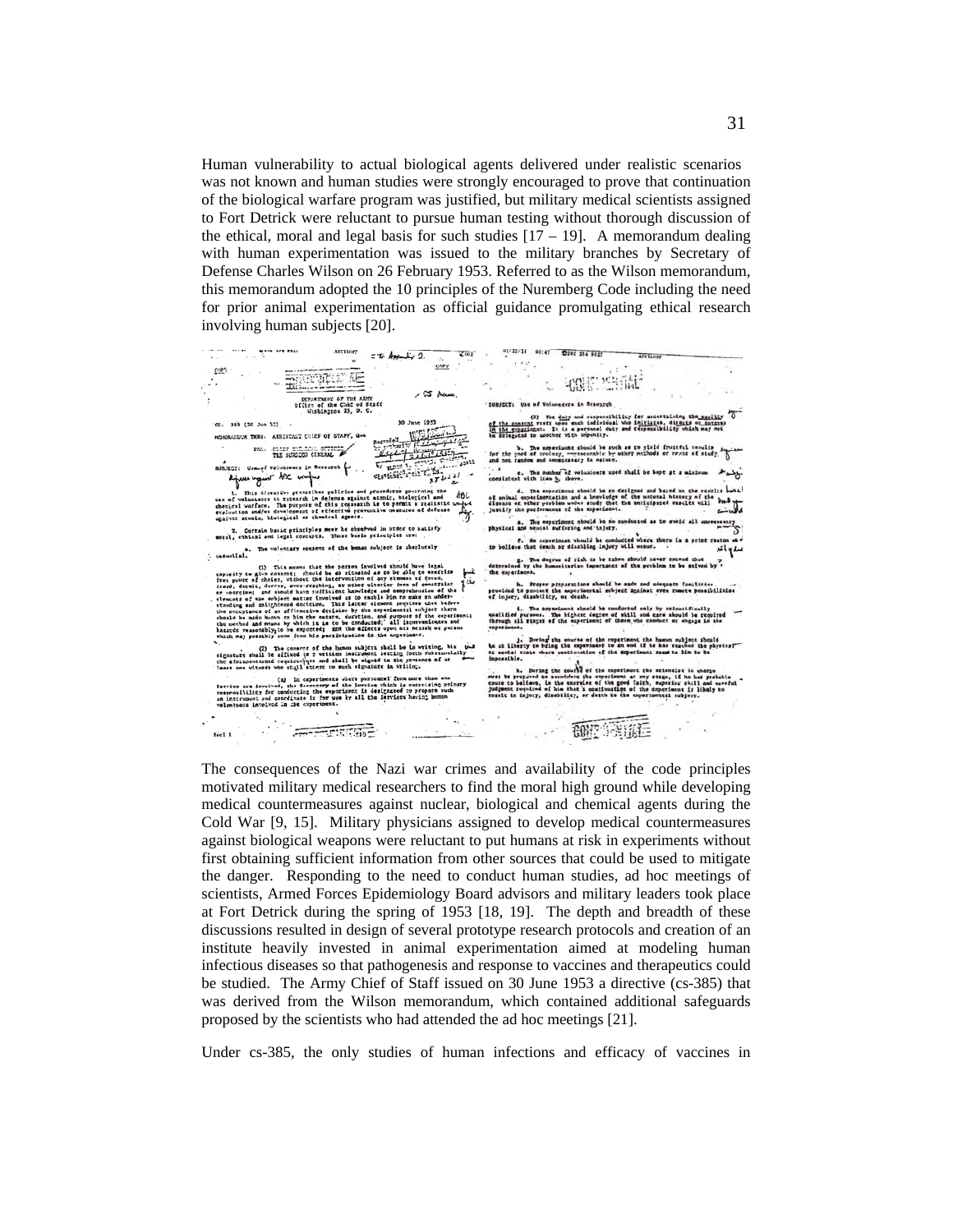protection or efficacy of drugs in treatment of a biological warfare agent that scientists felt were ethical were the diseases Q-fever (*Coxiella burnettii*) and tularemia (*Francisella tularensis*). These disease agents were less likely to result in mortality by limiting infectious dose, substantial information on disease pathogenesis and vaccine efficacy in animals was already known and there were drugs available that could be used to quickly end the infections for the safety of the volunteers. This left all of the other agents on the biological warfare threat list ineligible for testing in humans on the grounds that to do so would be immoral.

Vaccines or drugs against most of the agents on the threat list were tested for efficacy in animal challenge models whose responses could be compared to the responses of humans tested in the safety trials that included assessment of markers of immunity or drug metabolism and kinetics. Except for tularemia and Q-fever which were regarded as ethically acceptable, no threat agent challenges to prove efficacy of medical countermeasures were performed in humans.

The idea that medical countermeasures against hazardous viruses, bacteria and toxins would be tested for prophylactic or therapeutic efficacy in valid animal models was intrinsic to all military research programs for developing products that would be used in humans. The investigational products that showed efficacy in animals were tested in humans for safety and if determined to be safe were used to protect or treat workers after approval by the appropriate members of the chain of command up to the most senior level as defined in regulations. This could be the Army Surgeon General or, as was required in the 1940s, the secretary of the military service sponsoring the study depending on the level of risk and/or the military organization structure at the time the study was conducted.



**Operation Whitecoat involved Human Testing:** Human research volunteers were recruited from among Seventh Day Adventist conscientious objectors who were being trained as medics at Fort Sam Houston Texas. These men who were willing to serve at Fort Detrick as non-combatants, participated as volunteers in reviewed and approved studies testing human vulnerability to biological warfare agents in realistic scenarios. Multiple new products for defense against biological warfare and hazardous infectious diseases were developed and tested for human safety and for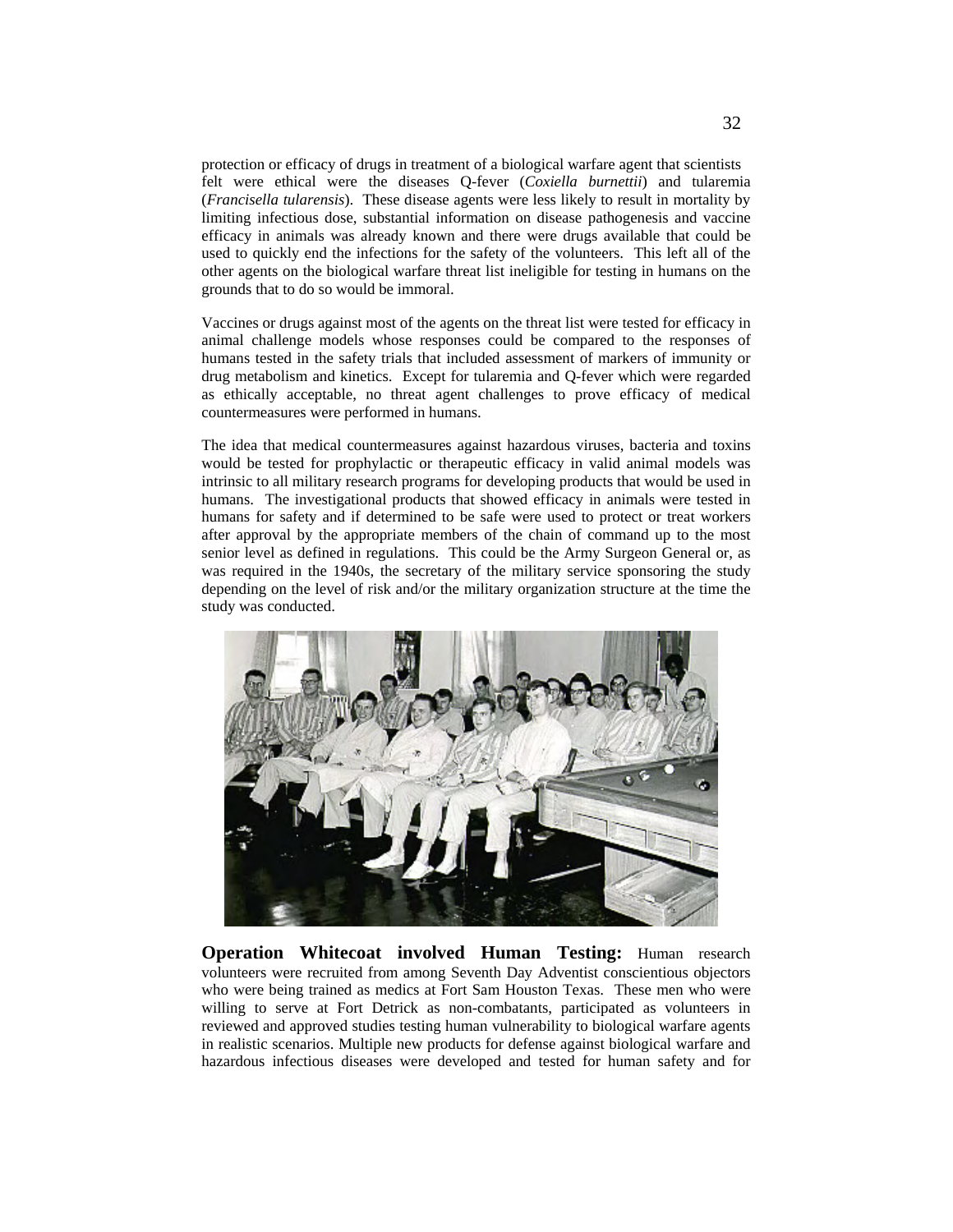surrogate markers of efficacy with their participation.

Using animals as surrogates for humans in efficacy trials came under regulatory pressures in the late 1950s. The FDA strengthened their drug regulations because of new drugs that were being introduced that either were not effective or had serious but undiscovered side effects. Thalidomide, a new sedative drug that was already introduced in Europe, was blocked by an FDA reviewer because there was evidence that its use was associated with fetal limb abnormalities. U.S. Senate hearings followed and in 1962, the so-called "Kefauver-Harris Amendments" to the Food, Drug and Cosmetic  $(F, D & C)$  Act were passed into law to ensure drug efficacy and greater drug safety. For the first time, drug manufacturers were required to prove to FDA the human clinical efficacy of their products before marketing approval would be granted [22, 23].

The Army replaced cs-385, which had guided the ethical use of humans in drug and vaccine research, with a more widely distributed Army Regulation 70-25 (AR 70-25) on 26 March 1962 [24]. The new FDA requirements to prove human clinical efficacy caused the Army to introduce the following exemptions in paragraph 3 of the new AR 70-25:

3. The following categories of activities and investigative programs are exempt from the provisions of these regulations:

a. Research and non-research programs, tasks, and tests which may involve inherent occupational hazards to health or exposure of personnel to potentially hazardous situations encountered as part of training or other normal duties, e.g., flight training, jump training, marksmanship training, ranger training, fire drills, gas drills, and handling of explosives.

b. That portion of human factors research which involves normal training or other military duties as part of an experiment, wherein disclosure of experimental conditions to participating personnel would reveal the artificial nature of such conditions and defeat the purpose of the investigation.

c. Ethical medical and clinical investigations involving the basic disease process or new treatment procedures conducted by the Army Medical Service for the benefit of patients. *(This exemption permitted use of FDA – unapproved products in clinical studies, force health protection, experimental infections and vaccine challenge studies).* 

**Ethical Dilemma of Better FDA Regulation:** The terms "safety and efficacy" may be deceiving with reference to the requirements for approval of drugs, biologics and medical devices by the FDA. It is hard to imagine circumstances where insisting on proving "safety and efficacy" while developing medical countermeasures might cause serious harm or death to participants in research so focused. Most drugs and devices being tested in healthcare facilities are aimed at finding a treatment for a disease that presently afflicts the subject. While it is possible that a new drug or device might worsen the patient's condition, the chance that it may result in clinical improvement is usually considered a reasonable justification to proceed with the study. Pivotal efficacy trials usually involve large numbers of subjects, some of whom receive active drug or vaccine, while others receive placebo as controls. Then, all are exposed to the disease-causing agent. In the case of testing medical countermeasures against biological warfare agents, it would be expected that a high proportion of those receiving only placebo would likely die if the test was for a drug or vaccine against anthrax or chemical nerve agents, a circumstance that clearly is immoral.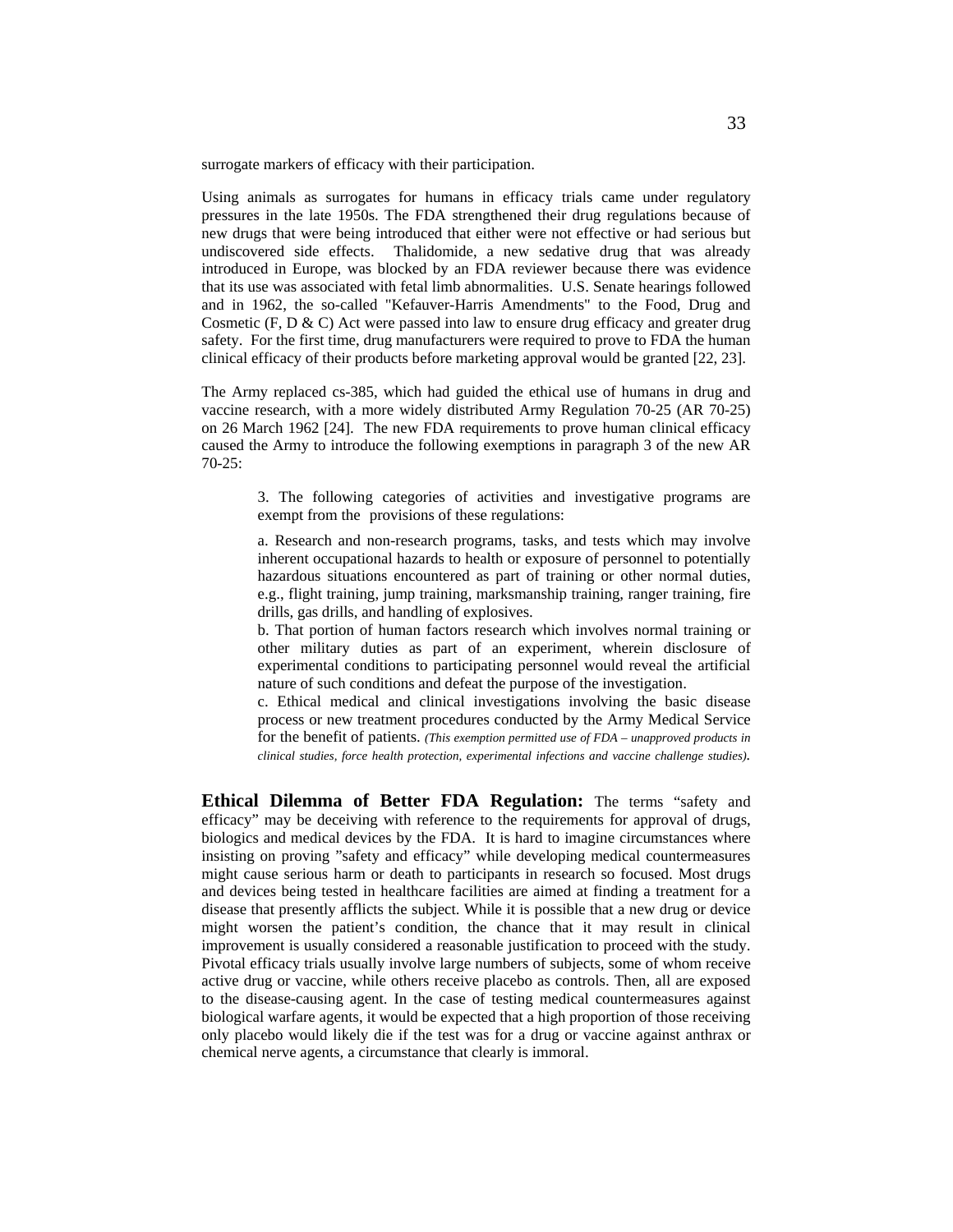Having recognized that the 1962 F, D & C amendments now required that there be substantial evidence of human clinical efficacy, a requirement that would perilously put humans in harms way, the Department of Defense (DoD) negotiated a memorandum of understanding (MOU) with the FDA in 1964 so that it could continue to provide its troops with the best available products for protection or treatment of biowarfare hazards irrespective of their FDA approval status [25]. This MOU was important because DoD had no intention to conduct hazardous challenge studies in humans to prove human clinical efficacy. The MOU allowed DoD to continue to approve its own use of these products without having to comply with FDA requirements for providing investigational products to soldiers under a clinical trial format when this would confuse the intent to benefit in emergency operations with an unintended objective,, that of conducting an experiment for marketing approval [24].

This MOU permitted DoD to use investigational products in classified clinical investigations or non-classified research programs. The term "non-classified research programs" included "ethical medical and clinical investigations involving the basic disease process or new treatment procedures conducted by the Army Medical Service for the benefit of patients [24]." Clinical research with drugs and biologics required submission of an Investigational New Drug (IND) application to the FDA or Public Health Service. Because of "intent to benefit," the Special Immunizations Program, which provided laboratory workers with investigational vaccines intended to provide additional protections above environmental safety considerations, were also permitted by this MOU [25].

During the war in Viet Nam, an investigational plague vaccine which had been tested for safety in human volunteers and for efficacy in experimental animals was given to troops without investigational labels or data collection requirements [8, 19]. Plague was a serious battlefield hazard, and epidemiological data subsequently showed that the plague vaccine provided a benefit and reduced the incidence of plague in vaccine recipients. Under the MOU these data were submitted to the Public Health Service which subsequently approved the vaccine.

In 1972 congress added Title 10 US Code 980 to the defense appropriation bill [26]. This public law mandates that informed consent must be obtained from subjects or their guardians, irrespective of levels of risk, for all research including that intended to benefit the patient. The authority for regulating biologics including serums, vaccines, and blood products was transferred from the Public Health Service/National Institutes of Health to the FDA in 1972 [23].

And, also in 1972, the U.S. Public Health Service syphilis study created a major public controversy. This was a study of indigent black men from Tuskegee, Alabama who were prevented from receiving treatment so the natural course of syphilis could be studied. It ran from 1932 until it was exposed in 1972. Irrespective of the ability to cure syphilis with penicillin, the subjects were never told about it nor were they treated after penicillin became available. These revelations led to passage of the National Research Act of 1974 [27] which added additional restrictions and oversight to research involving human subjects.

 Among the new requirements of the National Research Act were (a) the requirement for informed consent and (b) the need for a review committee, knowledgeable in the basic ethical principles of beneficence, respect for persons and justice, to assess the risk-benefit criteria, and the appropriateness of research involving human subjects.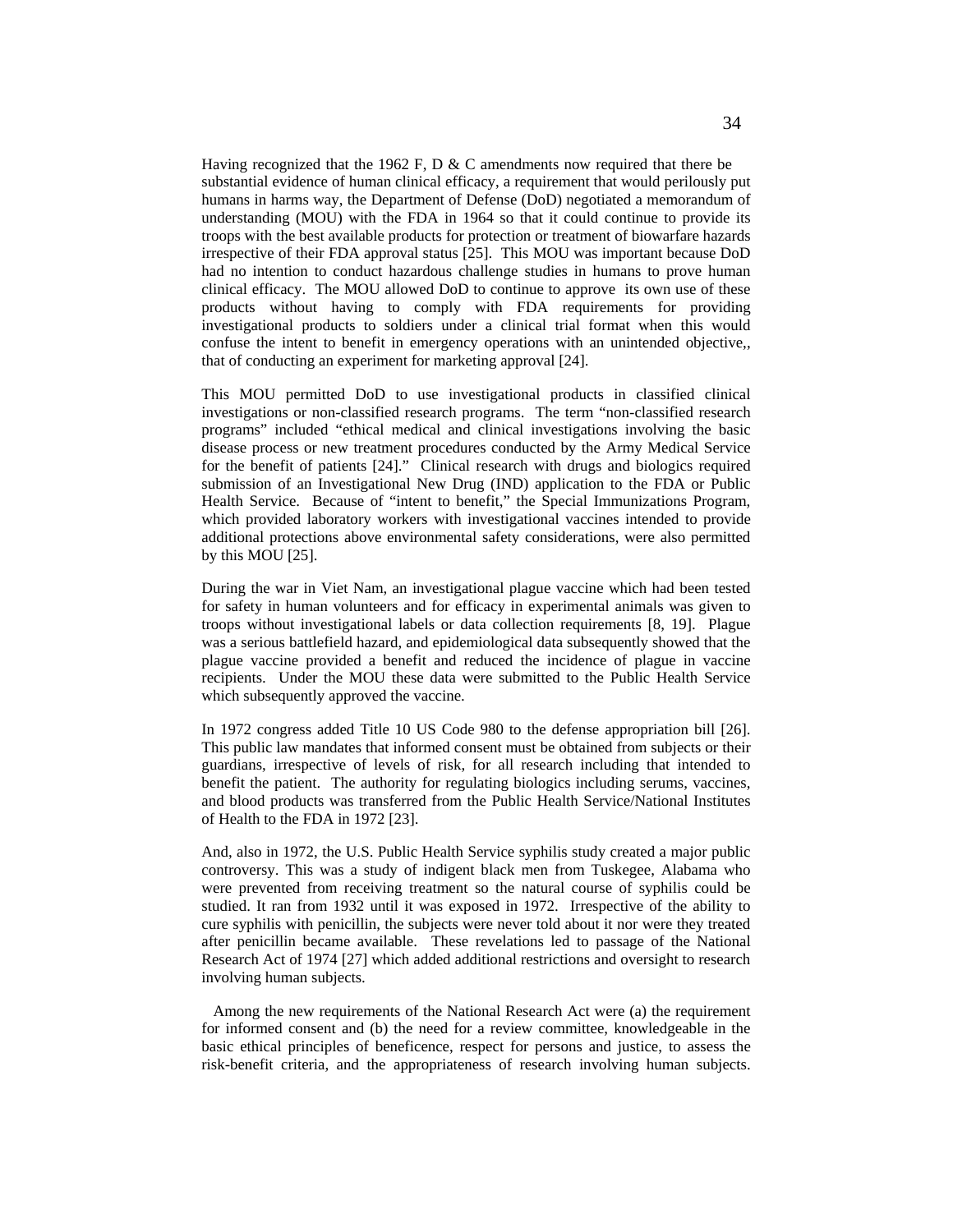This committee, referred to as an institutional review board (IRB) was expected to be independent of the chain of command so that no conflict of interest would exist between the need to develop a product and the need to protect the rights and welfare of the human volunteer subjects. The act provided no guidance on IRB structure or operation of the IRB, however. The Army Regulation 70-25 already specified these conditions so no specific changes were needed at this time other than consideration of moving the IRB function out of the commander's office and into a more independent forum.

The Army revised AR70-25 in 1974 to account for a reorganization within DoD that resulted in transfer of final approval authority from the Chief of Research, Development, Testing and Evaluation (RDTE) to the Surgeon General of the Army Medical Department (AMEDD) for all research using volunteers [28]. It distinguished between research conducted in Army Medical Services and that conducted by Army Medical Research and Development Command, and it identified the requirements for use of active duty military personnel as volunteers.

Although it does not appear that these changes in the regulation were associated with either of the previous regulatory developments, it did necessitate negotiating a new MOU with the FDA because of the transfer of authority [29]. The FDA had also undergone changes during the period between the 1964 MOU and the MOU signed with DoD on 24 October 1974 so it included additional FDA review requirements [23]. Again, the additional restrictions provided improved protections for human volunteer subjects who participated in research, but the restrictions would also prevent use by the military of well-studied, potentially beneficial products that had not completed all the tests needed for FDA approval unless agreed to in the MOU.

The 1974 MOU [29] restricted DOD authority to use investigational products for force health protection. Classified clinical investigations could be exempted from the F, D and C Act. However, both DOD and FDA would need to review and approve use of products in military personnel that were not approved by the FDA but were "tested under IND regulations sufficiently to establish with reasonable certainty their safety and efficacy [29]." All other clinical testing of investigational drugs sponsored or conducted by the DoD required submission of an IND application to the FDA.

The National Commission for the Protection of Human Subjects of Biomedical and Behavioral Research, created by the National Research Act of 1974, published its report entitled Ethical Principles and Guidelines for the Protection of Human Subjects of Research (popularly referred to as the Belmont Report) on 18 April 1979 [30]. And, in 1981 The Department of Health and Human Services (DHHS) and FDA published convergent regulations based on the Belmont principles, adding additional restrictions to what may be regarded as research versus treatment and use of unapproved drugs and biologics [31, 32].

Furthermore, The FDA was undergoing a reorganization during the late 1980's that would vastly increase its position in a department whose director, the Secretary of Health and Human Services, held a cabinet office [22]. This change necessitated that DoD negotiate a new MOU with FDA if it wished to continue to provide unapproved drugs or vaccines for force health protection or medical use under an intent to benefit. The new MOU between DoD and FDA that was signed 21 May 1987 removed the discretionary privileges that enabled DoD to use FDA unapproved products in wartime or to protect at-risk personnel who worked in hazardous environments [33]. DoD no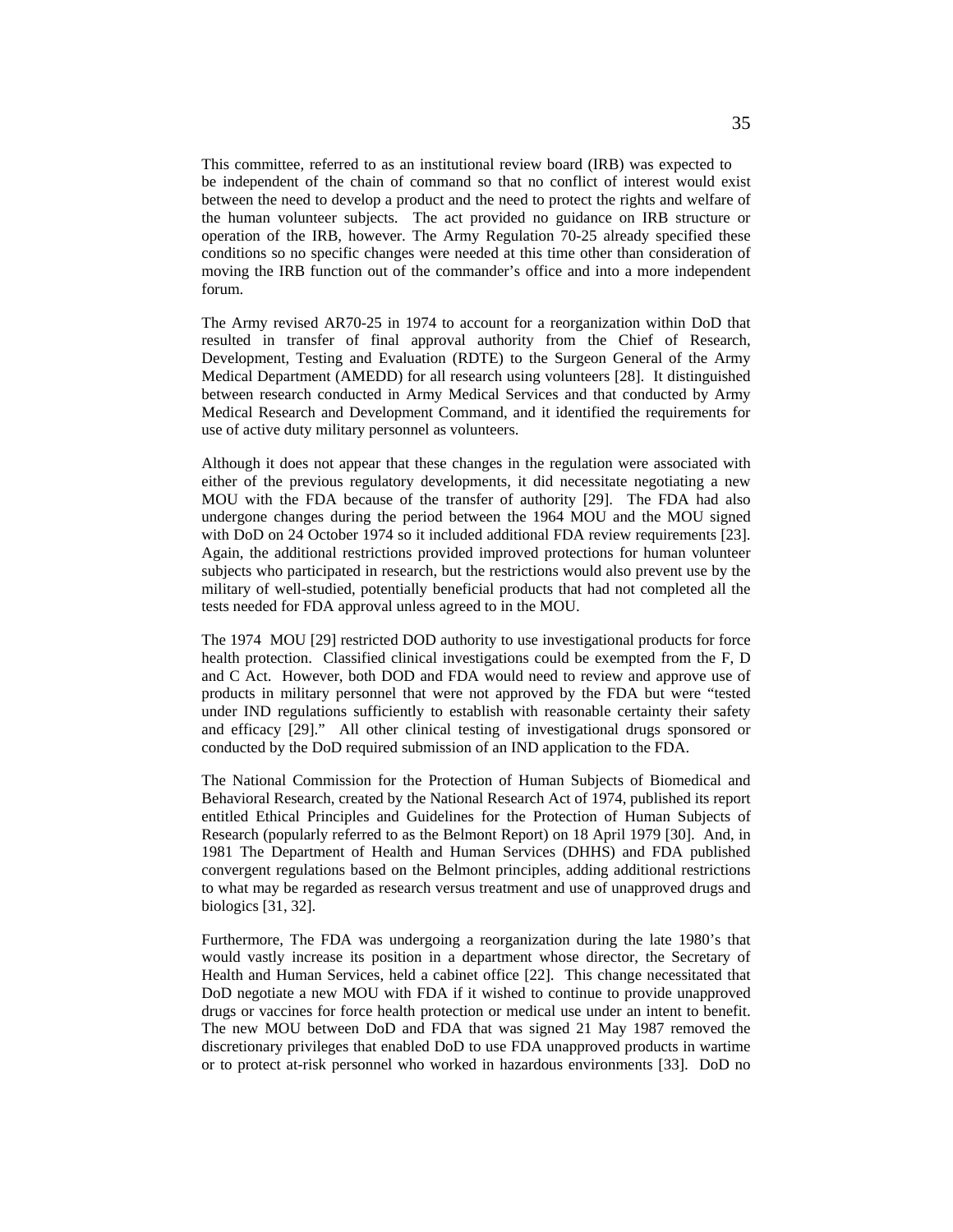longer had FDA permitted authority to approve use of drugs, vaccines and devices that remained in IND/IDE status.

The 1987 MOU is still in effect. This MOU requires FDA review for the use of any IND by the DoD (i.e., no exemptions from the F, D and C Act, including the requirement to provide substantial evidence of human clinical efficacy). In the case of classified research, DoD must submit a "classified IND application or investigational device exemption (IDE) application" [33] for review and approval by FDA. FDA is responsible for having reviewers with the security clearance needed to assess these activities. It also ended exempt status for use of IND vaccines in the Special Immunization Program for vaccinating workers at-risk to occupational exposure to hazardous disease agents. The new MOU with the FDA required complete compliance with FDA regulations on products labeled investigational, i.e. investigational products may only be used in conjunction with IRB approved clinical trials. DoD could no longer exclude from FDA requirements products they wished to use in contingency situations or for force health protection.

These new changes occurred as the situation in the Persian Gulf heated up and it became clear that U.S. forces would be deployed against an enemy who had a large program for developing chemical and biological weapons and who had used such weapons on opposing factions within his own country. The U.S. preparations to enter Iraq during Desert Shield/Desert Storm produced a moral dichotomy because some of the medical countermeasures that might be used to protect or treat soldiers for chemical or biological hazards were still not approved by the FDA because of the lack of substantial evidence of human clinical efficacy. It was once possible for DoD to use intent as a means of determining how a product would be used and under what kind of restrictions. Was the intended use "research" or was it "intent to benefit?" The new MOU made the ability to use products labeled IND to benefit war fighters and laboratory personnel less clear.



It was expected that exploratory research with IND products to discover new treatment uses and to generate data requirements to apply for new drug marketing approval would continue to rigorously follow DoD and FDA requirements. But what if investigational status prevented life saving use of the only available product to protect against anticipated mass casualties produced by biological weapons? If drugs or vaccines still under IND status were needed for protecting or treating persons during a national emergency, they would have to be given according to research protocols. Creating the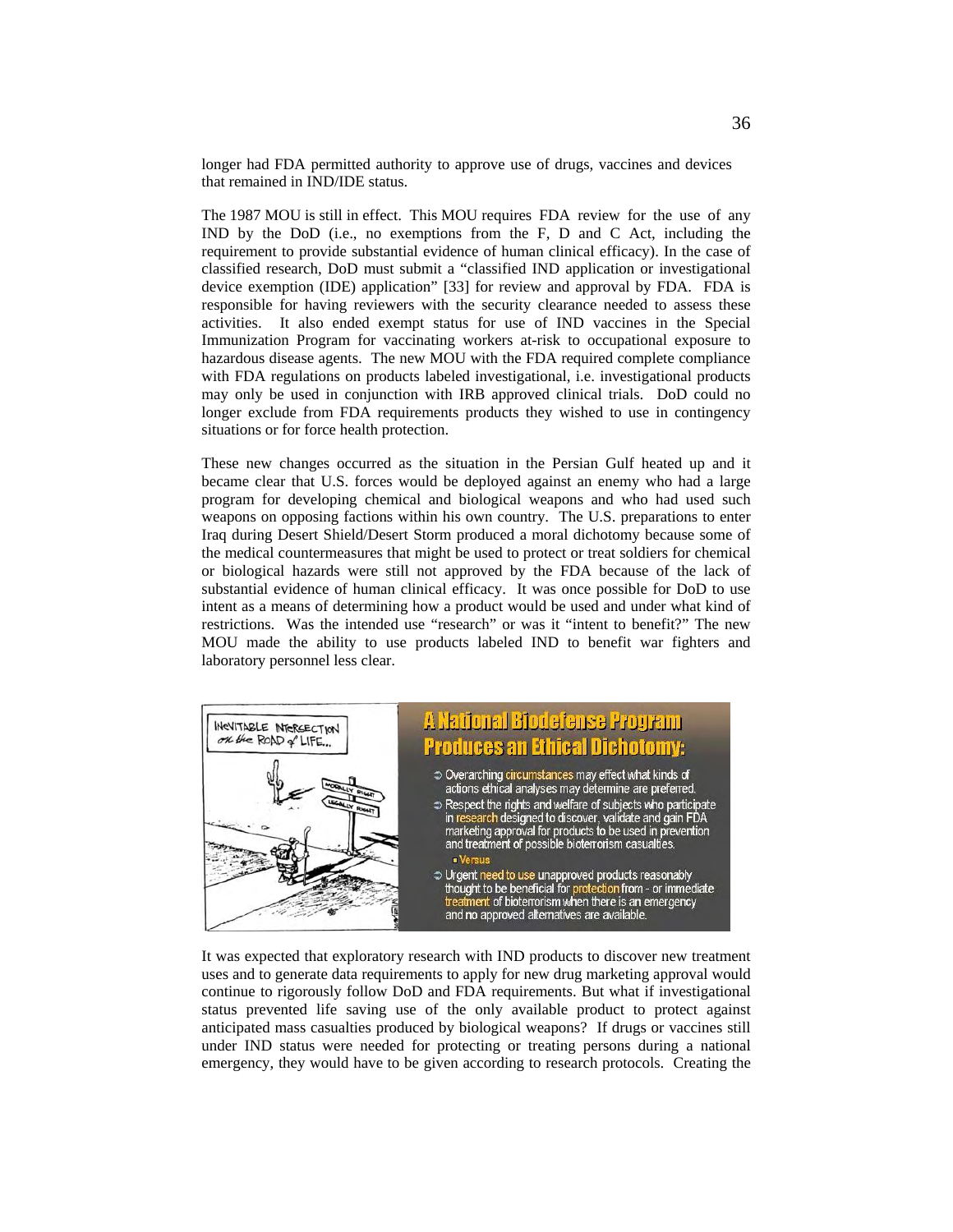pretense of experiment to get around the moratorium on use of unlicensed products seems disingenuous when the basis of the intent is really based on knowledge of human safety and animal efficacy of the product. Furthermore, the need to quickly provide prophylaxis or treatment of whole populations who could be suffering from nuclear, chemical, and biological injuries might require drastic emergency actions not anticipated by clinical trial protocols. The alternative choice of not providing soldiers prophylaxis or treatment because a product is not FDA approved was also an unsatisfactory solution.

Because of this situation, the Department of Defense decided to apply for a waiver from the FDA. The FDA grants waivers of certain requirements of its regulations usually because it is unfeasible or impracticable to comply. A waiver of the requirement for "informed consent" was requested and IND products that were the only drugs or vaccines developed to a degree that might enable DoD to conclude that it would be protective or beneficial could be used. However, this waiver removed an essential ethical principle. The principle of "respect for persons" respects a person's selfdetermination and autonomy and is a component of his dignity. It is understood that an unconscious person in need of lifesaving treatment may be unable to give consent, in which case providing an IND drug or antidote to prevent death would be acceptable. The FDA regulations already had such an allowance but it limited its use to a small number of subjects or a single incident. In a military emergency, hundreds or thousands of subjects would need to receive the IND product, and that is not allowed by regulation. Through ethical analysis one could conclude that it should be allowed. But the FDA regulations are law, which is immutable. Given the decision to use Waiver of Informed Consent or not is a difficult choice [34 – 38].

There are other waivers that could have resolved this conflict without having to abandon an ethical principle for utility. At a symposium convened on 30 September 1988 at Fort Detrick by the Post Chaplain, the rhetorical question was asked, "Would it would ever be legal, moral or ethical to do a real test of the safety and effectiveness of an antidote developed to protect humans from a lethal nerve gas exposure [34, 35]?" Carol Levine, speaking as Executive Director of the Citizens Commission on AIDS for New York City and Managing Editor of IRB: A Review of Human Subjects Research gave a "yes or no" answer to the question of whether there are ethical exceptions for military medical research. Levels of risk and the voluntariness of participation affected which answer she would give. Further, she allowed that it would be easier to say "yes" if the difficult affirmative choice were made by "regulators" [34]. Richard Cooper, who had been the chief counsel for the FDA between 1977 and 1979, also struggled with these choices. However, he recommended choosing to request a waiver of the requirement to provide substantial evidence of human clinical efficacy over a waiver of informed consent, for reasons similar to what has been expressed earlier in this chapter [35]. In 1990, the DoD sent the U.S. military into the Persian Gulf having chosen a waiver of informed consent and over the first half of the 1990's codified this in regulation [39-42].

DoD was one of the 17 federal departments & agencies that agreed to adopt the basic human subject protections of 45 CFR 46 referred to as the "Common Rule." Thus, all federally sponsored research involving human subjects was now covered by a common set of policies, assurances and protections (DoD uses 32 CFR 219) The current version of AR 70-25, published 25 January 1990, already complied with the common rule [43].

Additional FDA enforcement laws enacted in 1993–2002 made compliance with FDA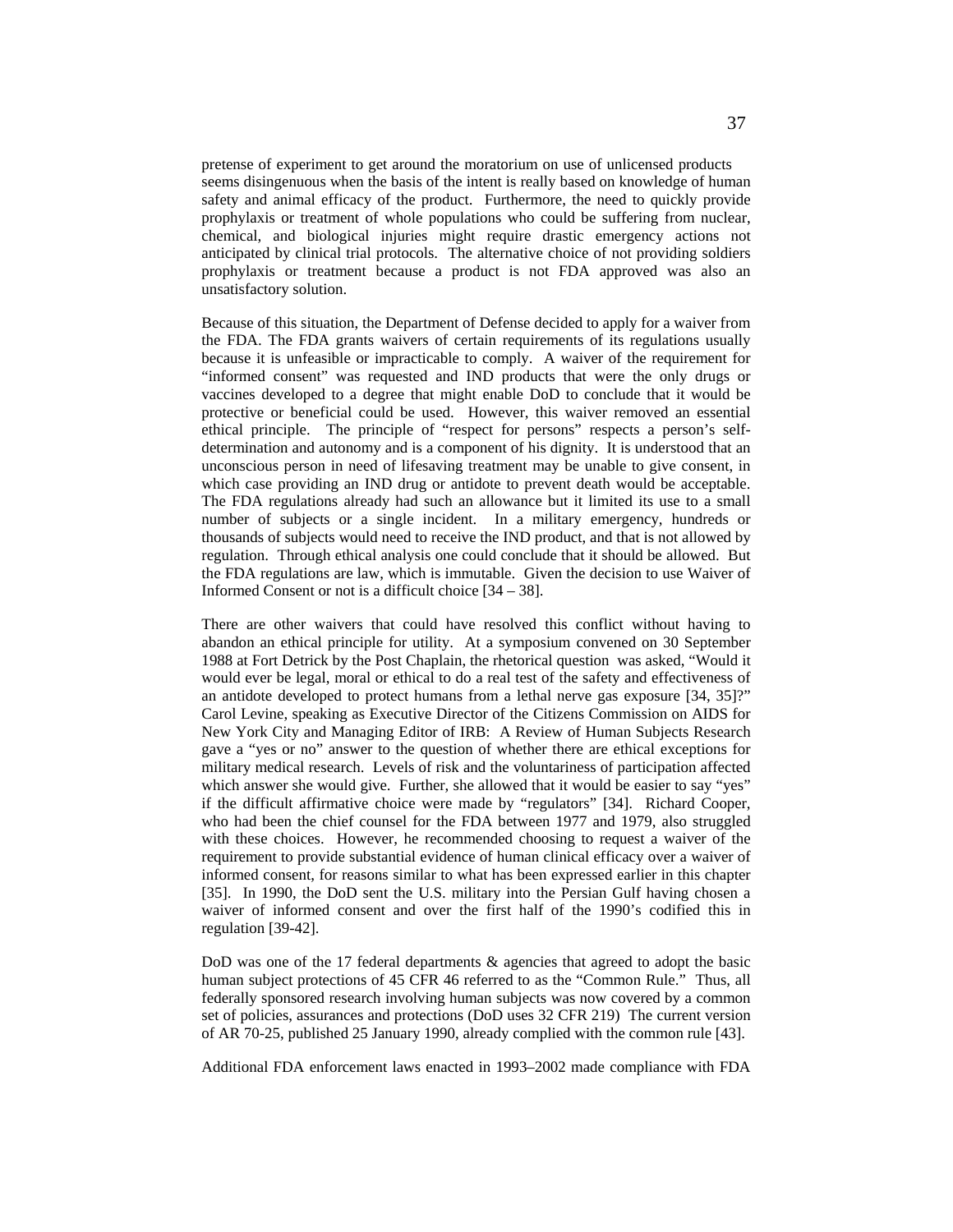IND and Good Clinical Practices (GCP) Act requirements during diagnosis, treatment or prophylaxis for emergencies related to domestic or biological warfare virtually impossible unless relief from these rules was obtained. Clearly, it was not possible to efficiently and effectively obtain FDA approval for important military medical countermeasures without relief from the additional requirements. It would be immoral to conduct valid challenge trials to prove human clinical efficacy needed for FDA approval, and it was also not feasible to fully comply with all the GCP requirements [34 -36]. There was no other choice but to resolve to comply with all of them to the best of their ability and use the IND products needed to protect soldiers in the battlefield  $[39 - 42]$ .

Most of the IND products DoD may want to use in contingency situations were supported by a great deal of animal efficacy and human safety data, but could not be licensed until they also had substantial evidence of human clinical efficacy. These biological agents were hazardous and performing clinical challenge studies was certain to cause deaths. Thus, the F, D and C law required immoral efficacy studies in order to achieve licensure and relief from this requirement [37, 38, 44-46]. Fortunately, the argument was made that FDA approval on the basis of human safety and substantial evidence of efficacy in animal models might suffice in circumstances where it would be unfeasible or immoral to attempt to obtain substantial evidence of human clinical efficacy.

Mary Pendergast was the Deputy Commissioner of the FDA at the time the reconsideration of the DoD waiver of informed consent was coming up for review. At the time, she was also considering a new rule for allowing emergency medical device research for development of new lifesaving devices that would have to be tested in civilian emergency rooms. Memoranda submitted to the docket on reconsideration of the DoD waiver of informed consent included several that proposed an ethical construction that threaded its way between the need to prove safety and efficacy, and the need to provide lifesaving products for extremely hazardous conditions where it would be unfeasible or immoral to conduct human clinical efficacy trials [36-38, 44- 46]. A draft animal efficacy rule was prepared by the FDA Commissioners office and had been published for public comment 2 years before the terrorist attacks of fall 2001. The FDA recognized the acute need for an "animal efficacy rule" that would help make certain essential new pharmaceutical products available much sooner. Those are products that, because of the very nature of what they are designed to treat, cannot be safely or ethically tested for effectiveness in humans [47].

**Animal Efficacy Rule Remedy for Ethical – Legal Dilemma:** The FDA amended its new drug and biological product regulations so that certain human drugs and biologics that are intended to reduce or prevent serious or life-threatening conditions may be approved for marketing based on evidence of effectiveness from appropriate animal studies when human efficacy studies are not ethical or feasible. The agency took this action because it recognized the need for adequate medical responses to protect or treat individuals exposed to lethal or permanently disabling toxic substances or organisms. This new rule, part of FDA's effort to help improve the nation's ability to respond to emergencies, including terrorist events, will apply when adequate and well-controlled clinical studies in humans cannot be ethically conducted because the studies would involve administering a potentially lethal or permanently disabling toxic substance or organism to healthy human volunteers.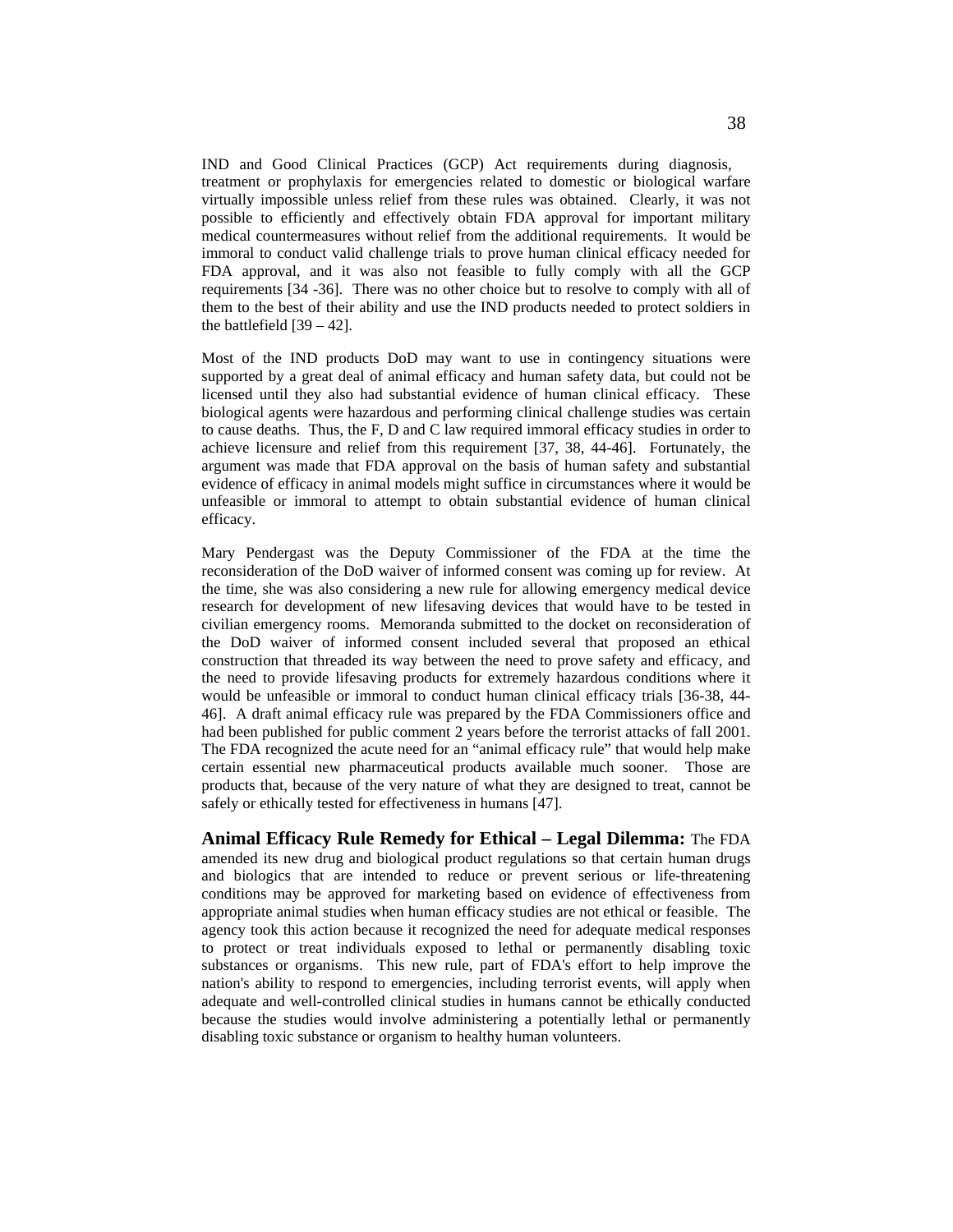Under this new rule, certain new drug and biological products used to reduce or prevent the toxicity of chemical, biological, radiological, or nuclear substances may be approved for use in humans based on evidence of effectiveness derived only from appropriate animal studies and any additional supporting data. Products evaluated for effectiveness under this rule will be evaluated for safety under preexisting requirements for establishing the safety of new drug and biological products. FDA proposed this new regulation October 5, 1999. The final rule was published in the *Federal Register* Friday, May 31, 2002 [43], and the rule took effect June 30, 2002. The advent of the animal efficacy rule brings to bear the importance of animals in finding safe and effective countermeasures to the myriad of toxic biological, chemical, radiological, or nuclear threats.

Using animal surrogates to prove clinical efficacy is not a perfect solution. At present it is the only ethical and moral solution in the case of drugs and vaccines aimed at mitigating biowarfare or bioterrorism threats. To improve the validity of animal efficacy studies as models of human clinical efficacy, it is important to be rigorous in searches for the most optimal model that accurately mimics human disease. It is also necessary to draw precise comparisons between immune responses and drug kinetics in the animal surrogate and analogous responses in patients who participate in product safety but not clinical efficacy studies. And finally, as drugs approved by the animal efficacy rule may still not be "proven" to be efficacious in humans, post-marketing epidemiological studies will be necessary (without full clinical trial interventions) to monitor outcomes.

With this new opportunity to advance human and animal health and protect our nation, we also have to recognize that a great responsibility comes with it. That responsibility includes thoroughly researching potential refinements to animal use and incorporating applicable findings into the research. Refinements, such as developing early endpoints and administration of analgesics, must be discussed ahead of time with the FDA to ensure the animal model will meet the necessary criteria to clearly show a product's effectiveness.

The FDA will consider approval of a new drug product under the auspices of the animal efficacy rule only if four requirements are met. The first requirement necessitates a well understood pathophysiological mechanism of how the threat of concern causes damage to the body and how damage is prevented or substantially reduced. This requirement goes far beyond a proof of concept study that may be designed to strictly look at whether a product shows an obvious benefit to make a determination on future development of that product. The effect of the agent of concern and the response of the animal to treatment should be thoroughly understood for an animal model to be used to submit data for drug approval under the animal efficacy rule. Albeit, a full understanding of the pathophysiological processes of a disease and treatment are not required when human studies are used to support approval of a new product, the requirement for animal studies represents the need for additional assurance that information obtained from animal studies can be applied with confidence to humans.

 The second requirement is one that has led to a frequent misperception by scientists and lay persons alike, and is why the animal efficacy rule is many times referred to as the "two animal rule." The animal efficacy rule states that the effect of a product should be demonstrated in more than one animal species whose responses have been shown to be predictive for those of humans. However, the rule goes on to state that a single animal model may be used if it is sufficiently well characterized for predicting the response in humans. Because using animal efficacy data to approve drugs that have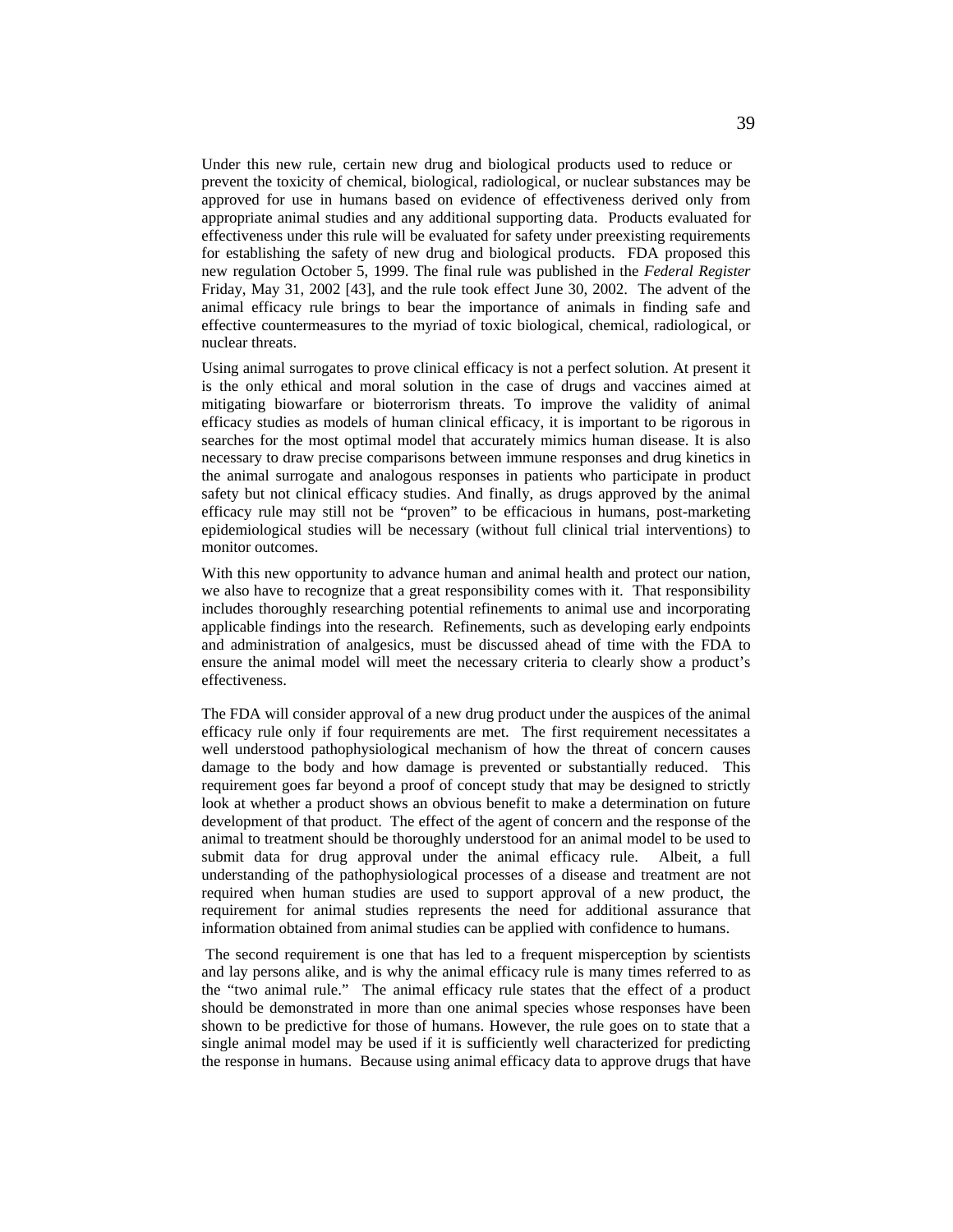no evidence of efficacy in humans is a significant deviation from previously standard practices, there will likely be extremely close scrutiny of the animal models by the FDA and an expectation of testing to be performed in two species, unless a very strong case can be made for use of a single model. As an example, many infectious diseases have been studied in great detail for decades, with very well characterized animal models. In cases where a well defined model is used in conjunction with a product that already has significant human data, using a single animal model may be appropriate. Also, in situations where there is only one animal model that represents a response predictive of humans, a single animal model may be considered sufficient.

Animal study endpoints come into play as the third requirement of the animal efficacy rule. It is important in developing animal models to use under this rule that endpoints reflect the desired benefit in humans. Survival is one consideration, but the prevention of morbidity may be equally important. Some infectious disease may have very low mortality, but very high morbidity in humans. Establishing an animal model for this type of disease in a highly susceptible species with death as an endpoint may be completely inappropriate.

The final condition for approval of a product utilizing the animal efficacy rule requires that the animal model being used allows for the collection of data on the kinetics and pharmacodynamics of the product that will allow for an effective dose in humans to be determined. Using an animal model that does not allow the necessary pharmacodynamic and kinetics studies to be performed with the product being tested should be excluded during early phases of model development.

Once a product receives approval under the animal efficacy rule by the FDA, there remain additional requirements that include: postmarketing studies to gather data on the safety and efficacy of the product when used for its approved purpose; labeling requirements that describe how efficacy was determined through the use of animals alone, as well as other relevant product information; and the potential for approval with defined restrictions on the product's use.

Comments on the animal efficacy rule when it was in the proposal stage and more detailed discussions and responses by the FDA can be found in the Federal Register (2002, Vol. 67, No. 105, 21 CFR Parts 314 and 601). These discussions can provide useful insight into the applicability and limitations of the animal efficacy rule.

In conclusion, the animal efficacy rule should be used for product approval only when it is clear that conducting research trials to find substantial evidence of human clinical efficacy would be unethical or immoral. No other justification seems appropriate, because the justification for this rule is not lessening the standards of product approval. Rather, the justification is to allow approval of medical countermeasures needed in emergencies where it would be extremely dangerous to test for efficacy in humans.

## **References:**

- 1. Christopher G.W., et al. Biological warfare: A historical perspective. *JAMA*. 278, 412, 1997.
- 2. Thursfield, H., "Smallpox in the American war of independence" *Annals of Medical History* 3d Series, 2, 312, 1940.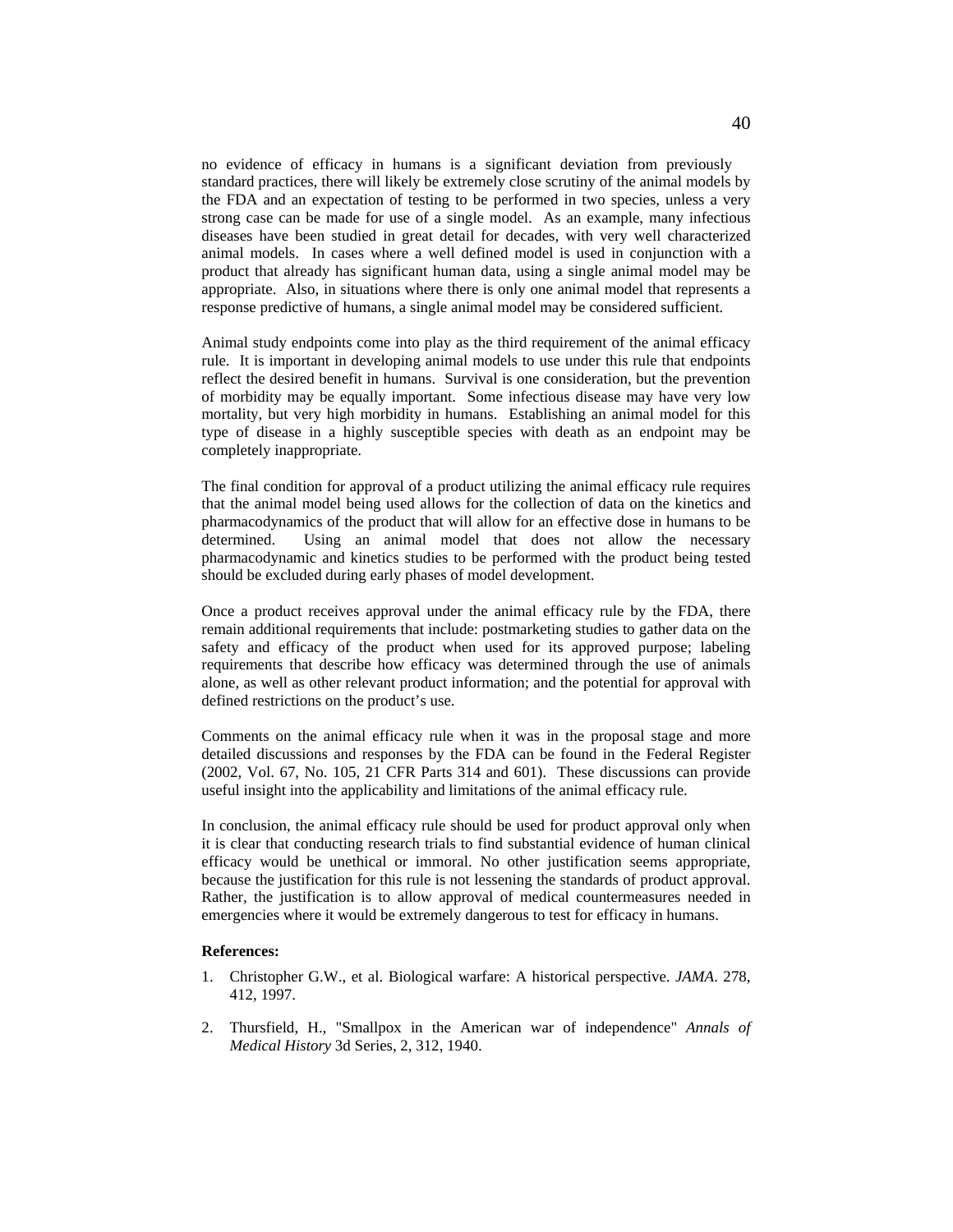- 3. Fenn, E.A., *Pox Americana . The Great Smallpox Epidemic of 1775-82.* Hill and Wang , New York , 2001.
- 4. Osler, W., The historical development and relative value of laboratory and clinical methods in diagnosis. The evolution of the idea of experiment in medicine, in *Transactions of the Congress of American Physicians and Surgeons*, 1907, Volume 7, pp1-8.
- 5. Osler, W. The evolution of modern medicine, the rise of preventive medicine. A series of lectures delivered at Yale University on the Silliman Foundation in April, 1913. Project Gutenberg, Etext: <http://biotech.law.lsu.edu/Books/osler/chapvi.htm>
- 6. Harvey, A. M., Johns Hopkins and yellow fever: s story of tragedy and triumph. *Johns Hopkins Med J* 149, 25, 1981.
- 7. Clendenin, R.M., Science and technology at Fort Detrick, 1943-1968. Technical Information Division, Fort Detrick, Frederick, Maryland, 1968, 1-68.
- 8. United States Department of the Army, *US Army Activity in the US Biological Warfare Programs*, Unclassified, Vols. 1 and 2, 1977.
- 9. Covert, N.M., Cutting Edge: A history of Fort Detrick, Maryland 1943-1993. Headquarters, United States Army Garrison, Public Affairs Office. 1993, 17-19.
- 10. Torrey, E.F., Yolken, R.H., *Beasts of the earth: animals, humans and disease*, Rutgers University Press, New Brunswick, N.J 2005.
- 11. Wedum, A.G., Barkley, W.E., Hellman, A., Handling of infectious agents. *J. Am. Vet. Med. Assoc*. 161, 1557, 1972.
- 12. Smart, J.K., History of chemical and biological warfare: an American perspective, in *Textbook of Military Medicine: Medical Aspects of Chemical and Biological Warfare,* Washington, DC: Office of the Surgeon General, US Department of the Army, 1989, 9.
- 13. Franz, D.R, Parrott, C.D., , and Takafuji, E. The U.S. biological warfare and biological defense programs," in *Textbook of Military Medicine: Medical Aspects of Chemical and Biological Warfare*, Washington, DC: Office of the Surgeon General, US Department of the Army, 1989, 425.
- 14. Paine, T.F., Illness in man following inhalation of *Serratia marcescens*. *J. Infect. Dis*.79, 227, 1946.
- 15. Moreno, J.D., *Undue Risk: Secret State Experiments on Humans*, W.H. Freeman and Company, N.Y. 2000, 68.
- 16. Directives for Human Experimentation, Nuremberg Code, in *Trials of War Criminals before the Nuremberg Military Tribunals under Control Council Law No. 10, Vol. 2,* Washington, D.C.: U.S. Government Printing Office, 1949, 181.
- 17. Beyer, D.H., et al. Human experimentation in the biological warfare program, Memorandum, Fort Detrick, Maryland, October 9, 1953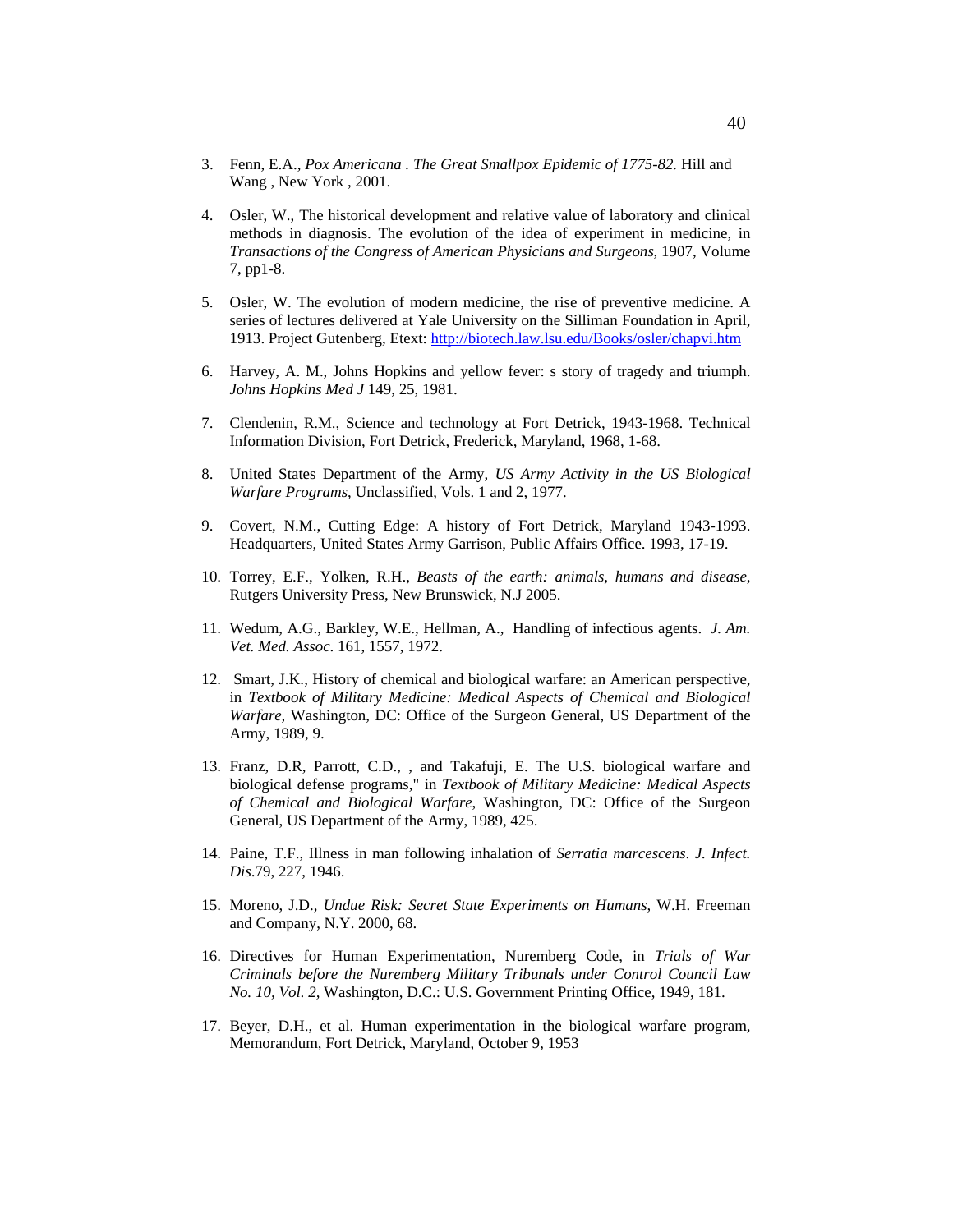- 18. Woodward T.E., (ed). *The Armed Forces Epidemiological Board. Its First Fifty Years*. Washington, DC: Borden Institute, Office of the Surgeon General, Department of the Army; 1994.
- 19. Woodward T.E., (ed). *The Armed Forces Epidemiological Board. The Histories of the Commissions*. SECTION 3 (Crozier, D.) Commission on Epidemiological Survey. Washington, DC: Center of Excellence in Military Medical Research and Education, Office of the Surgeon General, Department of the Army; 1990.
- 20. Wilson, C.E., Memorandum for the secretaries of the army, navy and air force, subject: use of humans in experimental research. Office of the Secretary of Defense, Washington D.C., February 26, 1953.
- 21. Oakes, J.C., Cs-385, Memorandum Thru: Assistant Chief of Staff, G-4 For: the Surgeon General. Subject: Use of volunteers in research, Office of the Chief of Staff, Department of the Army, Washington, D.C., June30, 1953.
- 22. Swann, J.P., History of the FDA, FDA history office, <http://www.fda.gov/oc/history/historyoffda/default.htm>(adapted from George Kurian, ed., A Historical Guide to the U.S. Government, N.Y. Oxford University Press, 1998).
- 23. Anonymous, Milestones in U.S. food and drug law history, FDA Backgrounder, May 3, 1999 <http://www.fda.gov/opacom/backgrounders/miles.html> *Updated August 5, 2002*
- 24. U.S. Army Regulations No. 70-25, Research and development: use of volunteers as subjects of research, March 26, 1962
- 25. Memorandum of understanding between the Department of Health, Education and Welfare, and the Department of Defense concerning investigational use of drugs by the Department of Defense, May 12, 1964.
- 26. Title 10, United States Code, Section 980. Limitation on use of humans as experimental subjects, 1972.
- 27. National Research Act (Pub. L. 93-348) of July 12, 1974
- 28. Army Regulation 70-25, Research and development: use of volunteers as subjects of research, July 31, 1974.
- 29. Memorandum of understanding between the Food and Drug Administration and the Department of Defense concerning investigational use of drugs by the Department of Defense, October 24, 1974.
- 30. The Belmont report, ethical principles and guidelines for the protection of human subjects in research, The National Commission for the Protection of Human Subjects, April 18, 1979.
- 31. Title 45, Code of Federal Regulations, Part 46, Protection of Human Subjects.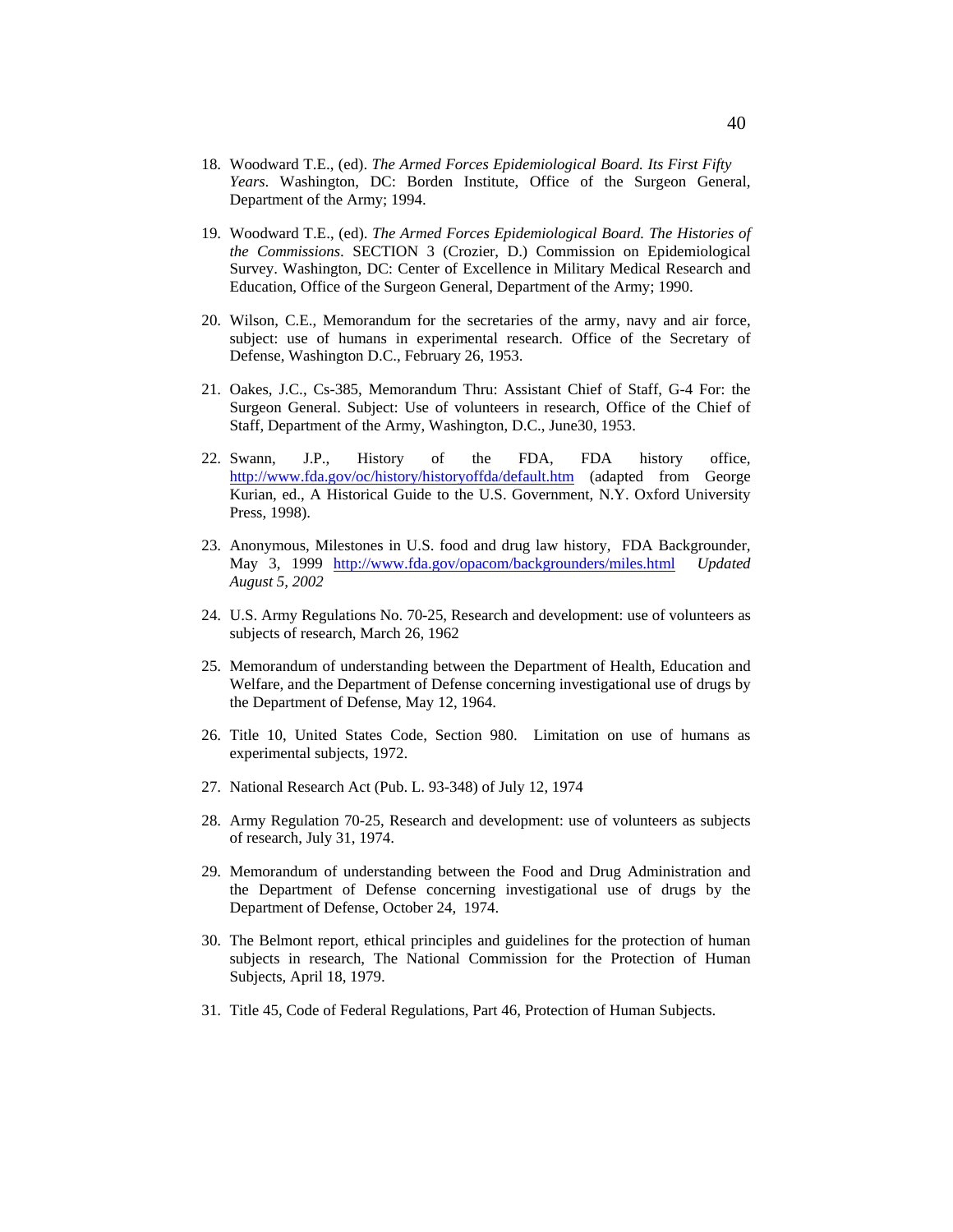- 32. Title 21, Code of Federal Regulations, Parts 50, 56, 71, 171, 180, 310, 312, 314, 320, 330, 430, 601, 630, 812, 813, 1003,1010 Protection of human subjects: informed consent, January 27, 1981.
- 33. Memorandum of understanding between the Food and Drug Administration and the Department of Defense concerning investigational use of drugs, antibiotics, biologics and medical devices by the Department of Defense, May 21, 1987.
- 34. Levine, C., Military medical research: 1. Are there ethical exceptions? IRB, Jul-Aug 11, p5-7, 1989.
- 35. Cooper, R.M., Military medical research: 2. Proving the safety and effectiveness of a nerve gas antidote -- a legal view. IRB, Jul-Aug; 11, p7-9, 1989.
- 36. Martin, E.D., Acting Assistant Secretary of Defense for Health Affairs. Letter to Friedman, M.A., Attn: Documents Management Branch (HFA-305) Re: Docket No; 90N-0302, July 22, 1997.
- 37. Anderson, A.O., Memorandum to U.S. Army Medical Research and Materiel Command, Subject: Reply to memorandum regarding review and comments about protocol entitled "Administration of pentavalent botulinum toxoid to individuals preparing for contingency combat operations (Log No. A-6622), December 6, 1994.
- 38. Anderson, A.O., Letter to Mary K. Pendergast, J.D., Deputy Commissioner and Senior Advisor to the Commissioner, FDA, October 26, 1995.
- 39. Title 10, United States Code, Section 1107 (10 USC 1107). Notice of use of an investigational new drug or a drug unapproved for its applied use, Nov 18. 1997.
- 40. Executive Order 13139 (EO 13139). Improving health protection of military personnel participating in particular military operations. *Federal Register,* October 5, 64, 54175, 1999.
- 41. Title 21 Code of Federal Regulations Section 50.23(d) (21 CFR 50:23(d)). Determination that informed consent is not feasible or is contrary to the best interests of recipients--New Interim Final Rule. *Federal Register,* October 5, 64, 54180, 1999.
- 42. DoD Directive 6200.2 (DODD 6200.2). Use of investigational new drugs for force health protection, August 1, 2000.
- 43. Embrey, E., Protecting the nation's military may include the use of investigational new drugs. national defense and human research protections. Account Res. 10(2):85-90. 2003
- 44. Howe, E.G. and Martin, E.D., Treating the troops, Hastings Cent Rep., 21(2), 21- 24, 1991.
- 45. Fitzpatrick, W.J. and Zwanziger, L.L., Defending against biochemical warfare: ethical issues involving the coercive use of investigational drugs and biologics in the military, *J. Phil., Sci. Law* 3, 1, 2003.